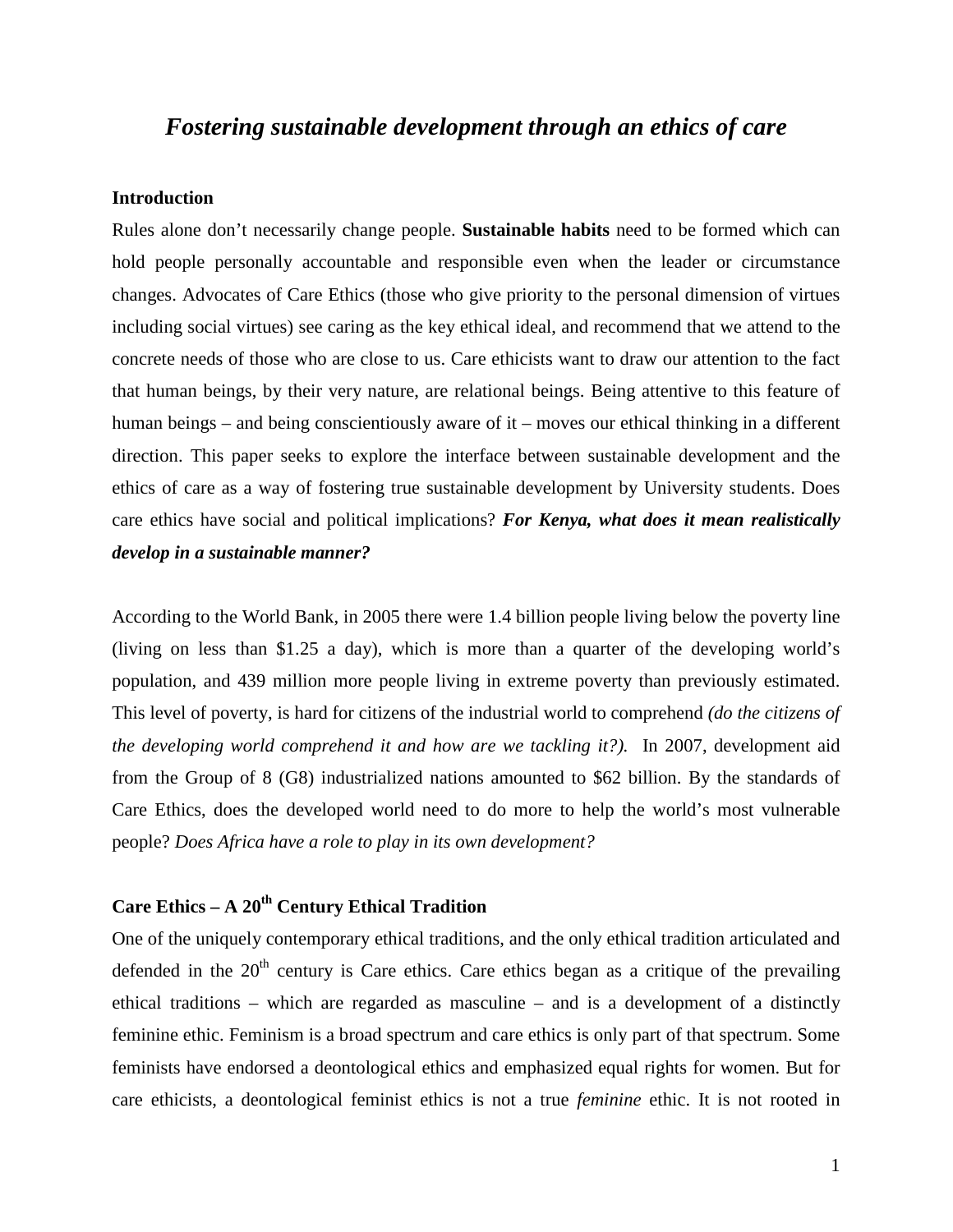receptivity, relatedness, and responsiveness. Mary Anne Glendon has dubbed this missing the "the missing dimension of sociality" in modern rights talk (1991, 76-108). When rights are understood as the nearly absolute possessions of "the lone rights-bearer" (to quote Glendon once again), they can have rather uncaring and unsociable implications – as for example, when as for example, when anti-riot police in Kenya are granted the right to march through residential areas like Kibera and Mathare with a shoot to kill order for civilians suspected of wanting to riot. A more caring approach to rights can be found in the pre-modern natural law understanding of rights as guidelines for relations between individuals within a community. According to this understanding, rights are not something people have as absolute and inviolable possessions but an expression of what is generally fair and sociable in relations between them. That is rights are "what is right" in a given situation between two people or more persons in relation to an action, possession or state of affairs (Finnis 1980, 205-210). Understood in this way, rights are legitimately subject to certain limitations of the common good – meaning here not the greatest good of the greatest number or the overall good of some abstract entity called community, but the good associated with respecting and fostering the realization by each individual of his or her own personal good within the limits of sociability.

Since care ethics is a concept that stresses relationships and has grown out a concern about gender roles, it should not be assumed that gendered approaches are only applicable to the study of women and their circumstances. Full gender analyses must involve investigation of both men and women and the relationships between them. The *major issues* of concern in discussions of gender are access to power, control and equality. However, these do not depend solely upon gender. They are also influenced by such attributes as age, race, class, status and education – they are diversity issues. Thus in discussions about gender one should be aware of dangers of single-variable analyses. There is no universal woman or universal women's experience but a variety of experiences which are influenced by many factors in addition to gender.

Ethical theories attempt to solve the practical problem of what makes something right or wrong. It is therefore a philosophical problem, or a cluster of philosophical problems. Central to the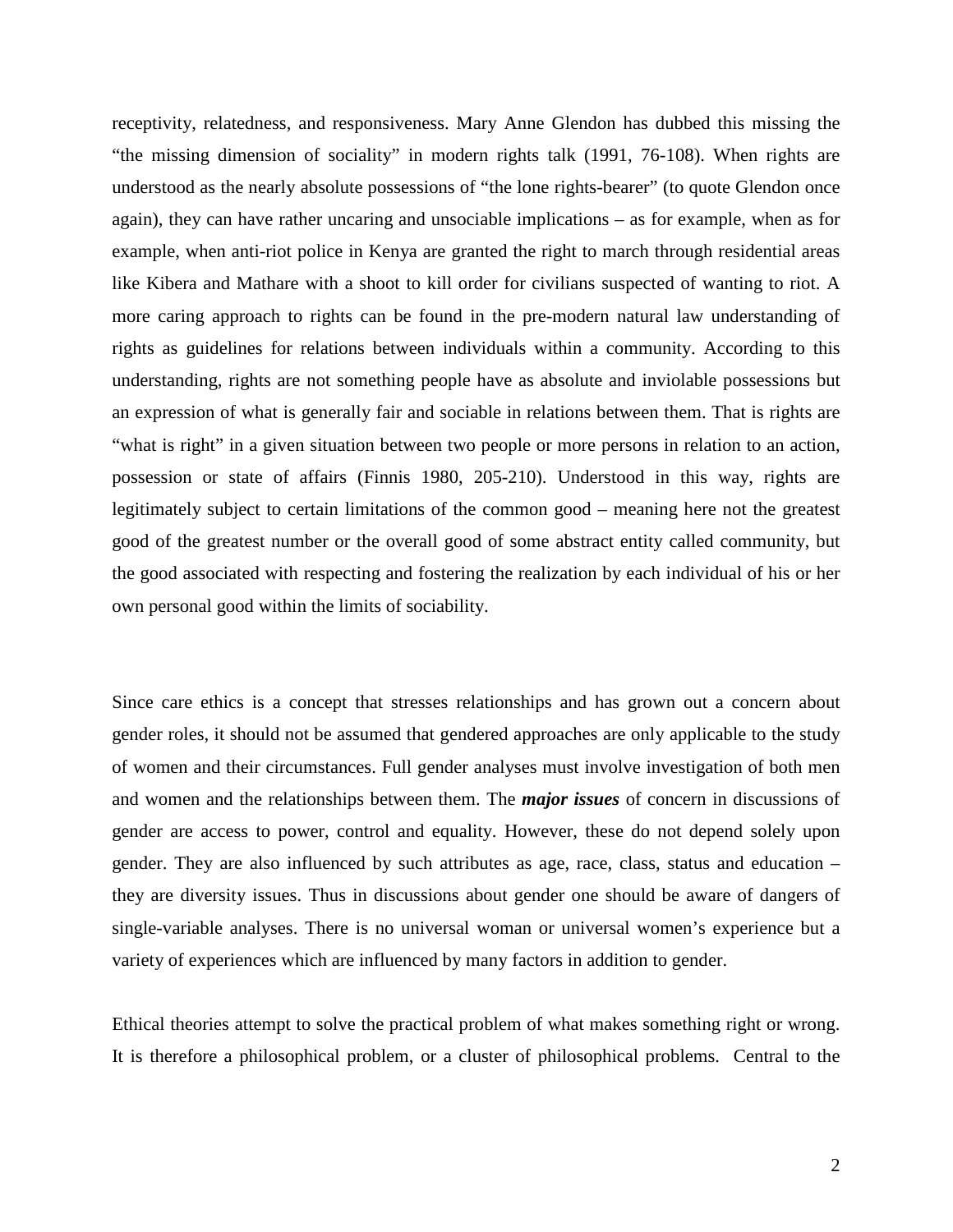problem of what makes something right or wrong, is the philosophical (and ethical) question: what is it to live an ethical life?

Is living an ethical life about doing one's duty (Deontological Ethics), or is it about bringing as much utility and happiness as possible for all concerned (Utilitarian ethics), or is it about following the natural law (Natural law ethics), or is living an ethical life about living up to the social contract that we have signed on to (social contract ethics), or is it about flourishing; that is maintaining and achieving well-being by developing excellent traits and characteristics (virtue ethics)?

Advocates of care ethics, see *caring* as the key ethical ideal. Working from a particular view of human nature, the advocates of care ethics recommend that we focus our attention on the concrete relationships we are in, and recommend that we attend to the concrete needs of those who are close to us. With care ethics, to live an ethical life is to care for those with whom we are in close relationship. There are some similarities and differences here between Utilitarian consequentialist ethics and ethics of care. Mo Tzu of China advocated an ethical theory of universal love that resembled the utilitarian ethics. Christian ethics also takes a universal approach. Although care ethicists make care and love centre-stage in their ethical theory, they disagree with tying a principle of universality to care and love. Gilligan says that, it is impossible to be in concrete, loving, personal, and caring relationship with *all* human beings. To presume that such a thing is possible is nothing but an abstraction, the very thing care ethicists wish to avoid. A further problem with utilitarian ethics, according to proponents of care ethics, is that determining the morality of an action by calculating the best overall consequences for all concerned seems like an attempt to make ethics mathematical, and mathematics is abstract. Although utilitarian ethics incorporates sentiment and altruism – aspects that care ethicists agree with – the principle of utility when used to determine the morality of actions can sometimes be in conflict with care ethics. Care ethicists wish to emphasize that ethics is not mostly about being rational or calculating. Also the principle of utility connects closely with the principle of equality, rigid standards and equality or rigid standards generate impartiality. But care ethics recommends that we be partial to those who are close to us, not impartial for all concerned. The ideal of impartiality, as proposed by Smith's impartial spectator is an abstract ethic.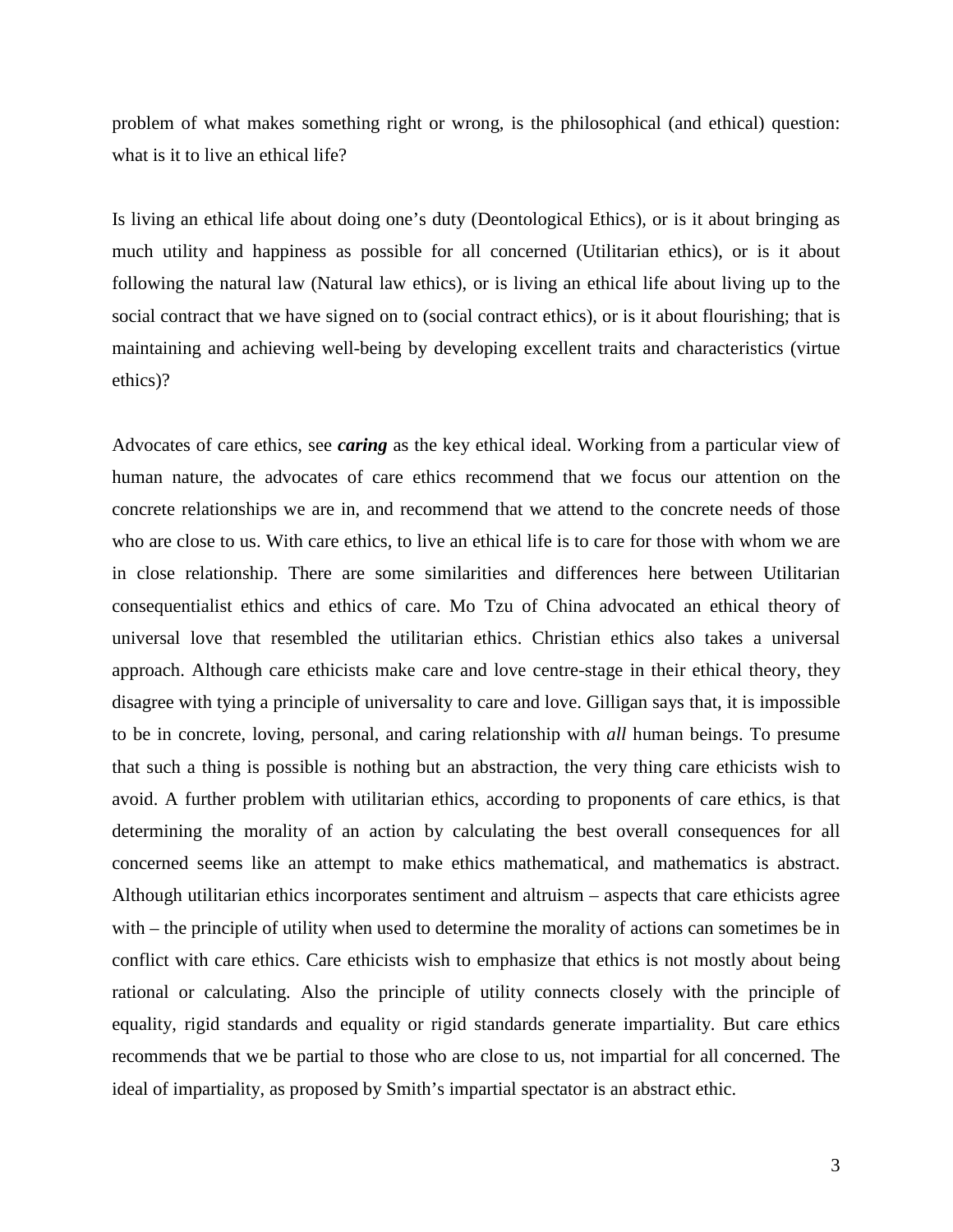We might think that a deontological ethic, which focuses on duties, might fit well with what care ethicists have in mind if we think that we have a duty to care for those who are in need. This would be like saying we have the duties we have because of our role. For example, if I am a woman with children then, because of my role, I have a duty to care for my children. But one of the care ethicists Nel Noddings has pointed out that "Mothering is not a role, but a relationship" (Nel Noddings 1984:128). Caring for someone simply because it is your duty has an impersonal dimension to it; being motivated to act out of duty is very different from being motivated to act out of love and care. Deontological ethics is an example of an ethic that prioritizes an abstract principle (principle of universality) over tangible needs. A non consequentialist ethic of principle like deontological ethics would at times seem to justify indifference and unconcern, for, after all, one needs to keep a steady focus on one's duty and not be distracted by others' personal needs. An ethic that advices us not to consider the concrete effects our actions have on those who are in close relation to us does not fit with a feminine ideal. The ideal of impartiality is an example of an abstract ethic.

#### **Virtue Ethics and Partiality**

In comparison with all the ethical theories, care ethics is most similar to virtue ethics. However care ethics' focus on relationships rather than on the dispositions of individuals, and therefore the ethics of care is distinct (Virginia Held, 4). In both care ethics and virtue ethics there is a deemphasis on principle and actions, and a stress put on the person in relationship.

In terms of virtue ethics, care ethics *emphasizes* the social virtues, the other-regarding virtues like generosity, patience and sensitivity, as opposed to the self-regarding virtues involved in attempting to master one's fears and desires, like courage or temperance. Care ethicists for example disagree with a virtue ethic that would consider a hermit virtuous, for instance, because he or she developed a few core virtues. But not only does care ethics spot-light the social virtues, it also redefines the social virtues so they have a personal dimension. For example, we might think of generosity as a social virtue, in that we develop it by being generous with others (like giving aid).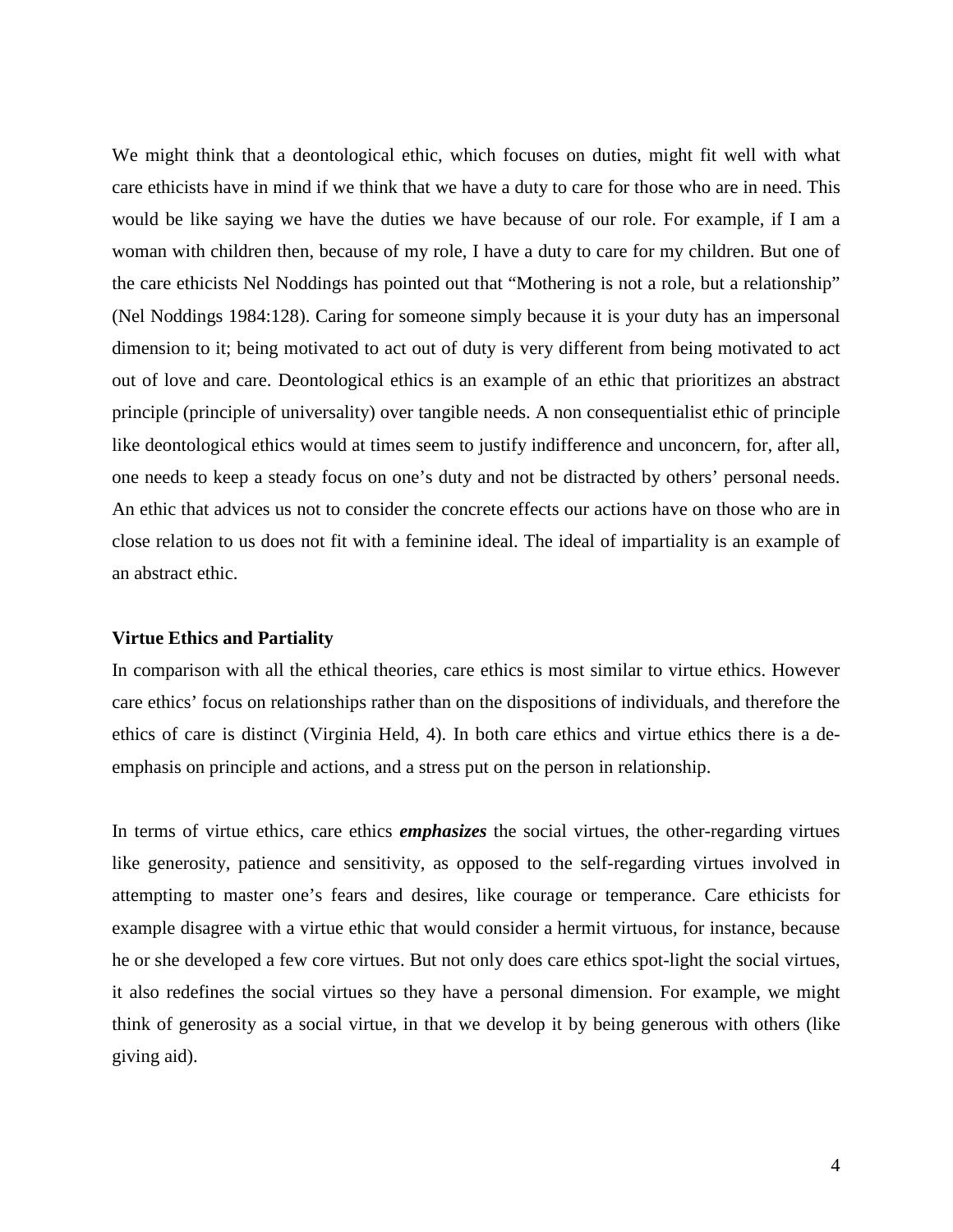Bur care ethicists, in emphasizing concrete personal relationships, would stress that we ought to be generous to those with whom we are in personal relationship. In sum, we could consider care ethics a form of virtue ethics, one that prioritizes a certain set of virtues: those social virtues appropriate for concrete, personal and caring relationships. There is an interesting similarity between care ethics and Confucian virtue ethics and also Christian ethics, which we would expect if care ethics is a kind of virtue ethics. In contrast to Mo Tzu's teaching of universal love, Confucius and Christian ethics endorse a doctrine of love with distinctions. According to Confucius, one should not love everyone equally; there is a gradation in human relations. For Confucius, a good person is occupied with loving and honouring their parents. Christian doctrine commands us to love God above all things and to love our parents, and it also teaches us to love our neighbour as ourselves. With regards to who is our neighbour, we learn that it is "anyone in need".

## **A Place for Feelings in Ethics**

Feminist philosophy as it relates to business ethics is sometimes called ethics of care. (The term 'feminist philosophy' can be misleading and is in a way divisive if taken too literally. For, it would seem to pit better "feminine ways of thinking" against more objectionable "masculine ways of thinking" Yet what the movement is intended to capture is a better understanding of the nature of human thinking in general, one that gets beyond the understanding of human thinking as that of a detached intellect).

Feminist philosophy focuses on traits of character that are valued in close relationships; traits such as sympathy, compassion, fidelity, friendship and so forth. Along with this focus, this philosophy rejects such abstractions as Kant's universal moral rules and Bentham's utilitarian calculations, for these abstractions separate moral decision makers from the particularity of individual lives, and separate moral problems from the social and historical contexts in which they are embedded. Moreover, such abstractions involve rationally grasped rules and/or rational calculations, and ignore the role of sensitivity to concrete situations and to the attitudes and interrelations of those involved. This process, according to feminist philosophy, leads to a socalled "moral-impartiality" that, instead of fostering respect for all individuals, in fact negates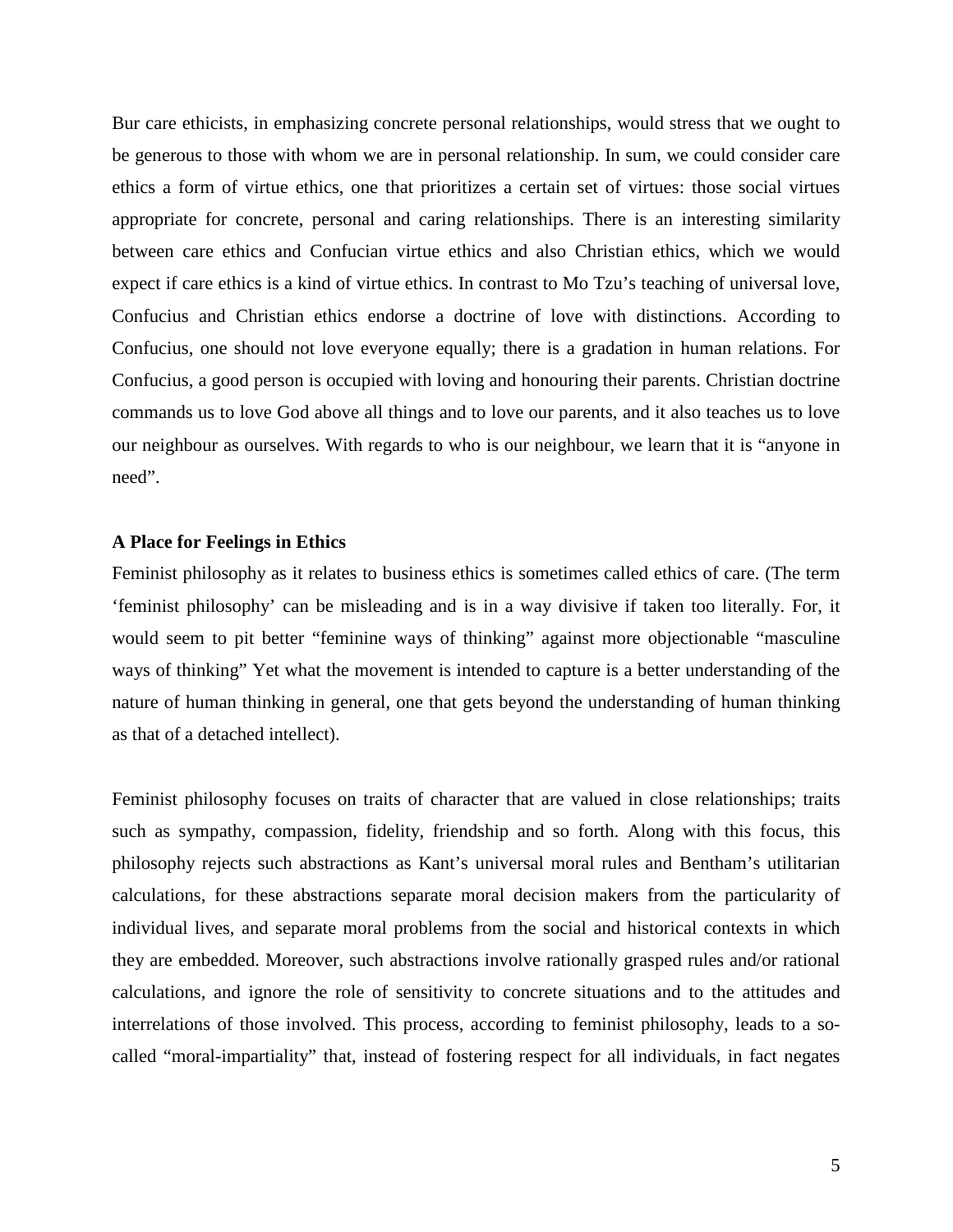respect for concrete individuals by impersonally viewing them as anonymous and interchangeable.

This concern for the individual in feminist philosophy is not a focus on the individualism of atomic agents, but rather on relationships and the caring, compassion, and concern these relationships should involve. This philosophy points out that the feminine "voice" or perspective is by and large, radically different from the male voice of abstract rights and justice which has dominated the development of moral theory (Gilligan, 1982). Feminist thought rejects the notion of rights involving contracts among free, autonomous, and equal individuals in favor of social cooperation and an understanding of relationships as usually unchosen, occurring among equals, and involving intimacy and caring. The model used to describe this kind of relationship is often that of the parent-child relationship and communal decision making. The focus on the relations leads feminist philosophy to the importance of the need to be attuned to other perspectives and to enter sympathetically (or with solidarity) into them.

As in the Utilitarian tradition, beginning with David Hume, there are some ethical traditions that solve the problem of the origins of ethics by developing the view that ethics is ultimately based on feelings. In care ethics, we again find this view. There is a limited agreement, then, between the utilitarians and care ethicists: they both agree that ethical theorists who claim that ethics has most to do with *rationality and freedom* are misguided. Adam Smith's idea of the indifferent spectator, for instance is totally opposed to a care ethics approach to ethics, since Adam Smith seeks to attain objectivity when making ethical decisions, while care ethics claims that there is no point of seeking objectivity, since each person is unique and therefore actions will be guided by the relationships we have with the people we care for. For example would you accord a stranger who comes to your door asking for financial help in the same way as you would treat a good friend? We are usually more empathetic to friends, and more suspicious of strangers. However, justice would require impartiality, and equal treatment to all. Care ethicists point out that mothers treat their different children differently based on their varied needs.

It is true to say that both care ethics and utilitarian ethics emphasize feelings; however, whereas the classical Utilitarians simplified feelings into good feelings and bad feelings – describing the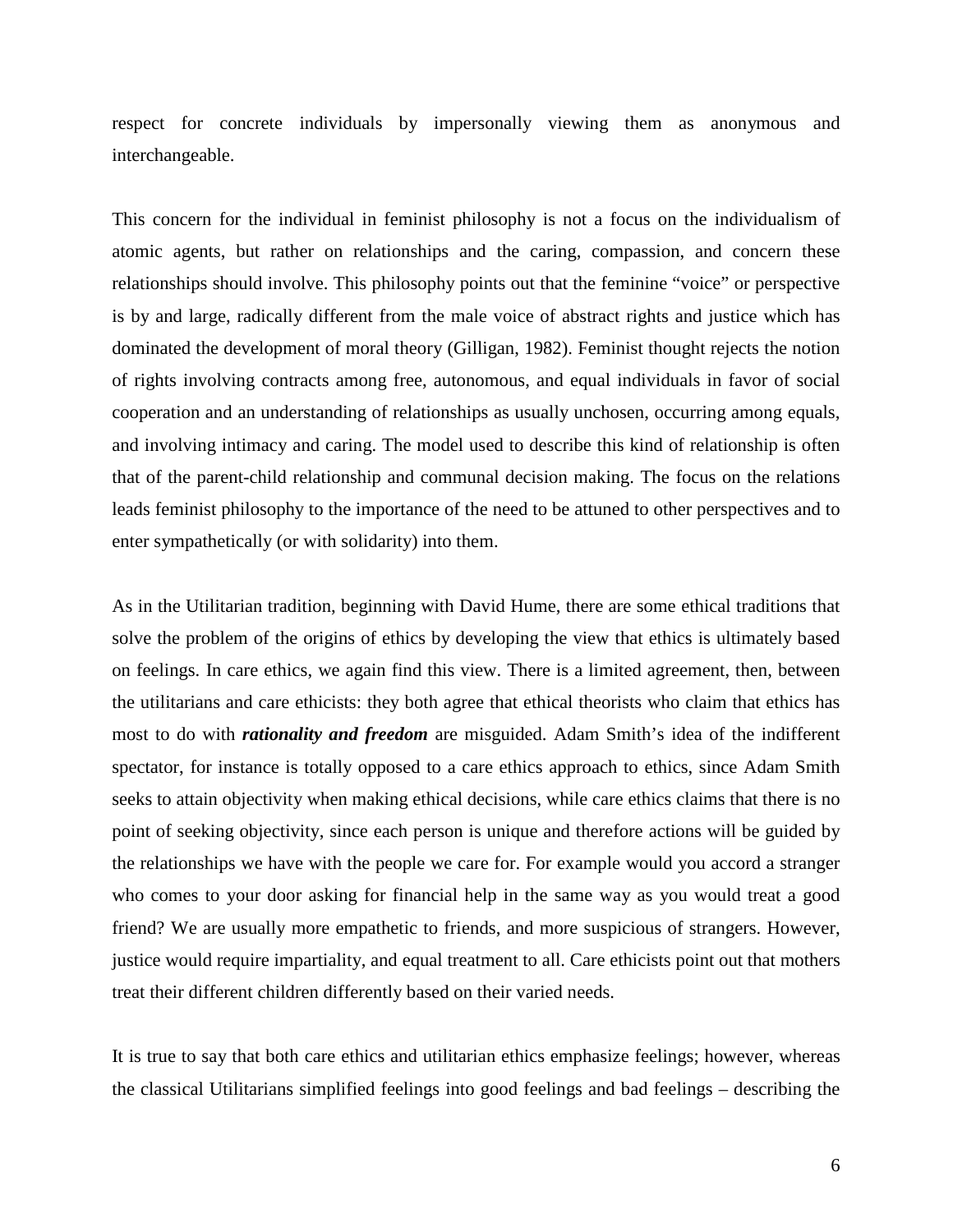good ones as pleasurable and the bad ones as painful – care ethics emphasizes the feelings of love. And rather than describing feelings of pleasure, care ethicists describe feelings of joy. Joy, as they describe it is a feeling we experience through our interactions with others. Care ethics focuses on the fact that interacting with or managing people is emotional and unpredictable since people are different and have different needs within which they exercise freedom of choice and action. Managing people can improve with practice of good caring habits. To do it well, you need to be more of a student of human psychology than of methodologies and measurements. In order to be truly successful in taking care of others, we must have a deep appreciation of hope and fear, ambition and aspiration, motivation and insecurity. These things are not optional, nice to have – they are absolutely essential. They are the things that allow us to build the social glue that is so vital for interpersonal, organizational, national and global success.

Those who espouse a religious ethics might describe the difference between feelings of pleasure and feelings of joy as the difference between physical pleasures and spiritual pleasures. All physical pleasures they would say, involve our physical body coming in contact with other physical bodies, for example food or drink. A feeling of joy, by contrast, is a spiritual pleasure that does not depend on the point of contact with a physical object. Proponents of care ethics, by and large, though, attempt to account for the nature of ethics even without resorting to religious or spiritual concepts or traditions. While a religious ethic might say that a feeling of joy can come through a personal relationship with God, a non-religious care ethic will say that a feeling of joy is experienced only through our personal relationships with others.

In keeping with an ethic that emphasizes feelings – especially feelings for others – care ethicists acknowledge that humans are feeling creatures. But, would it be accurate to say that humans have feelings for themselves only, that they are only concerned with their own pleasures and pains, or feelings of self-love? Or do they experience genuine feelings of pleasure, pain and love for others? Utilitarians and care ethicists conclude that humans have genuine feelings for others, and then both traditions move to the conclusion that human ought to act altruistically and not egoistically if they are to be ethical.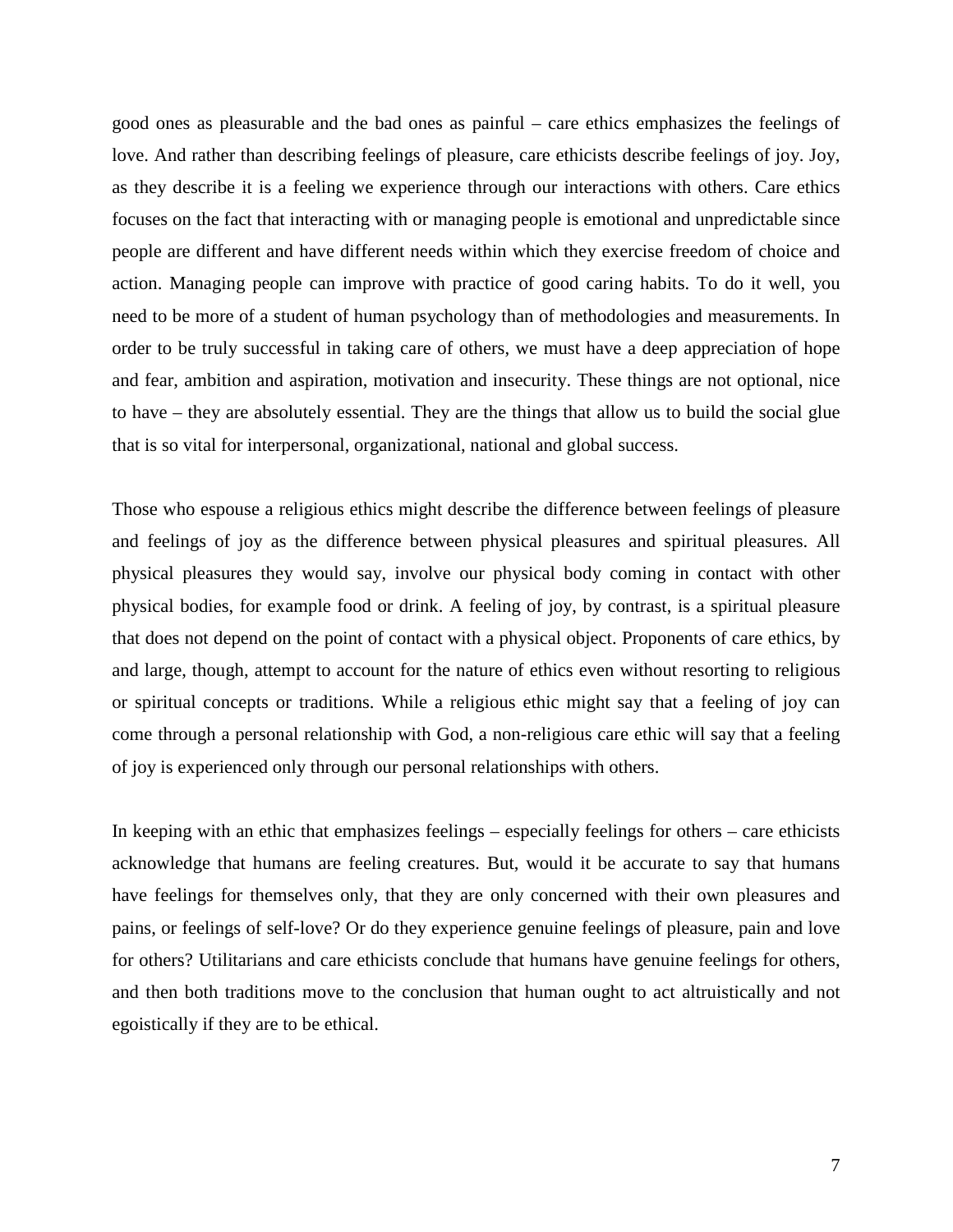Care, love and altruism are natural tendencies of human beings, so just as utilitarian ethics in grappling with the problem of human nature emphasizes a particular aspect of human beings, namely humans are feeling creatures, so too does care ethics. Thus, *certain views of human nature grounds care ethics – human beings are feeling creatures*.

But there is another aspect of human beings we must refer to in solving the problem of human nature, an aspect of human beings that is very important for the development of care ethics, a feature that makes care ethics a novel and distinctive approach. Care ethicists want to draw our attention to the fact that *human beings, by their very nature, are relational beings,* and are not merely *"individual substances of a rational nature"*, as stated in Boethius' sixth century definition. Jacques Maritain and other contemporary Christian philosophers use the relational aspect of person, as would be found in the Triune God, within the discourse of person and society. After all, contemporary society is much more prone to understand a discourse about society than one about the Triune God, so in order to have a cogent argument in contemporary society it is essential to mention society *per se*.

#### **Humans Are Relational Beings**

This is an important insight about human nature, and care ethicists claim that this feature is often overlooked. Being attentive to this feature of human beings – and being consciously aware of it – moves our ethical thinking in a different direction, they say. According to Carol Gilligan, one of the earliest theorists to introduce the notion of feminist ethics of care,

*"a progressively more adequate understanding of the psychology of human relationships …informs the development of an ethic of care. This ethic, which reflects a cumulative knowledge of human relationships, evolves around a central insight, that self and other are interdependent"* (Gilligan 1982: 74). This resonates with the African Ubuntu Philosophy ""**ubuntu** ngmuntu abantu" which means, a **person** is a **person** because of other people, or rather a **person** is a **person** through other people. **...**" Nelson Mandela, 2006.

Attentiveness to the relational aspect of human nature makes care ethics unique among all previous ethical theories and traditions. The claim that humans are relational is a claim about the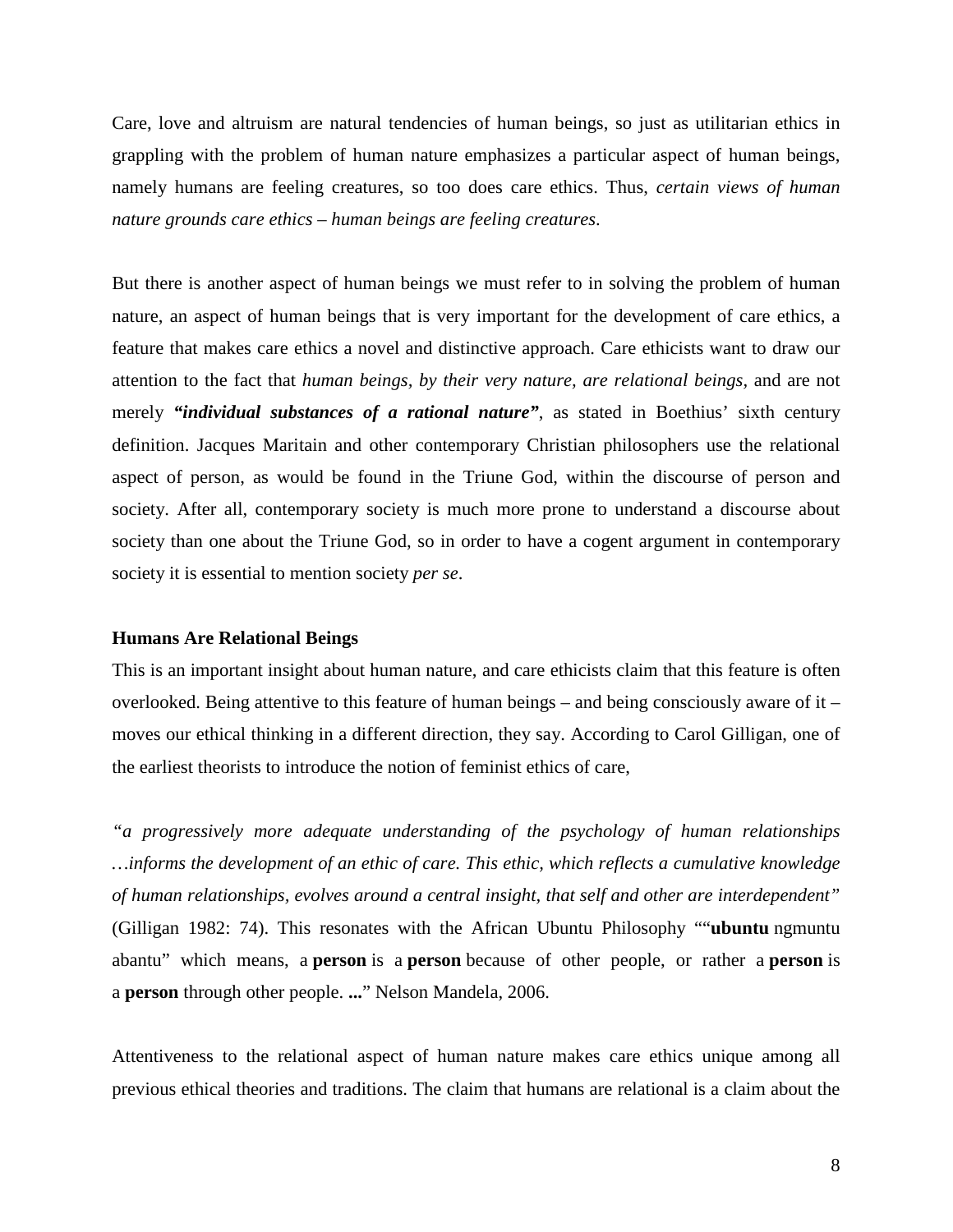nature of human beings. Each human being is in personal relationship with other human beings. This is an inescapable fact of 99.99 per cent of all human lives. Without care, infants and small children would not survive into adulthood. Human beings are born into a state of helplessness and need intensive caretaking. We are all born into families, our relationships to family members are our first relationships. As we get older, we form relationships with persons outside our families. At any moment in time, a human being is involved in countless relationships with others. The range of personal relationships is broad: the parent-child relationship, siblings relationships, and relationships with cousins, with neighbours, with extended family *(last weekend I called a friend to check if we were going to do an assignment we had to carry out together and she excused herself saying she was in Nyeri visiting the ailing father of her sisterin-law)*, with friends, with other children in school, with teachers, with doctors, perhaps with shopkeepers (not in supermarkets!). As adults, human have even more relationships: with coworkers, with bosses, with spouses, with spouses' families, with business associates, social networks etc.

Note that the kind pf relationships care ethicists are highlighting are concrete personal relationships. As a way to be specific about *caring* relationship, Nel Noddings (1984) has formulated the term "the one-caring" and "the cared-for". The formative relationship between mother and child gives the easiest example, and it is an example feminists commonly use as a sort of ideal model.

The one-caring is the care giver; the mother for example. The cared-for is the person being cared for; the child, for example. It is a concrete personal relationship in that the one-caring doesn't merely think fondly about the care-for, but the one-caring actually attends to the concrete needs of the cared-for. Moreover, in order for there to be a genuine relationship, and not merely an abstract formal relationship, like Adam Smith's indifferent spectator, the person designated as the cared-for *in some way responds* to the caring with some kind of acknowledgement. This is an important aspect because it is what would be expected in a *concrete* relationship, not an abstract relationship in which a person *imagines* that he or she is caring for another, while all the while the cared-for is not aware in the slightest of the one-caring's efforts and intentions. The caring relationship can indeed be a subtle relationship; there are obviously circumstances in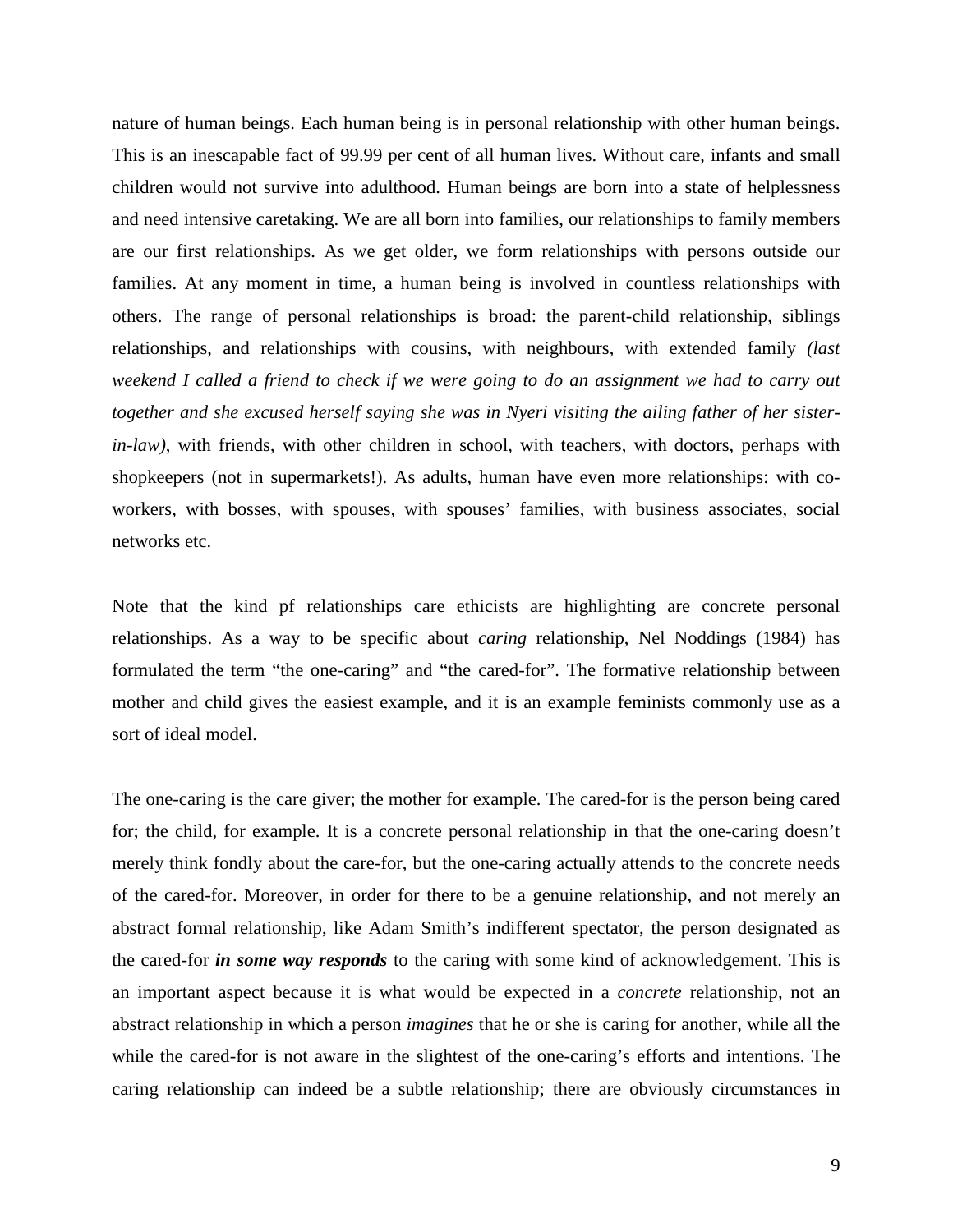which parents and children are estranged from each other or siblings from each other (family feuds), or neighbours (ethnic clashes), and so on and so forth. There can be good caring relationships between people, or bad relationships between them, for example an explosive or unstable relationship. The focus with care ethics is with those concrete relationships about which there is no doubt. Care ethicists recommend that we take note of the people, and accept it as an inescapable fact about human nature that human beings exist in personal relations with others.

In life we are surrounded by and immersed in concrete relationships with others who most definitely are in dire need of our help. Breast cancer, for example, affects one out of every eight women. October is the Breast cancer awareness month, and so we see hospitals wanting to show that they care, by organizing free screening clinics throughout the month; one in five of the world's population lives in extreme poverty; one-quarter of the adult population in the world is illiterate.

#### **Sustainable Development and Care Ethics**

There is no widespread agreement on the appropriate processes to promote development, or on the extent to which people should be objects *of development stimulated by others or the subjects of development relying primarily on their own initiatives and resources. Thus sustainable development has risen in large part because of dissatisfaction with existing perspectives, but it has come into being at a time of great uncertainty and has inherited many of the challenges of development literature as a whole.* 

Sustainable development can be viewed as a component of the alternative development paradigm, where there is an interactional view of human expectations, behaviour and power relationships. For this reason Care ethics seems an appropriate theory for a discussion on sustainable development.

Questions of classification are of course relative to purpose. Consider the reasons one might have for trying to get certain people to care more about certain other people. Couldn't one's reasons be that by getting them to care more, one could eventually bring about more good for humanity generally or for the people one cares about?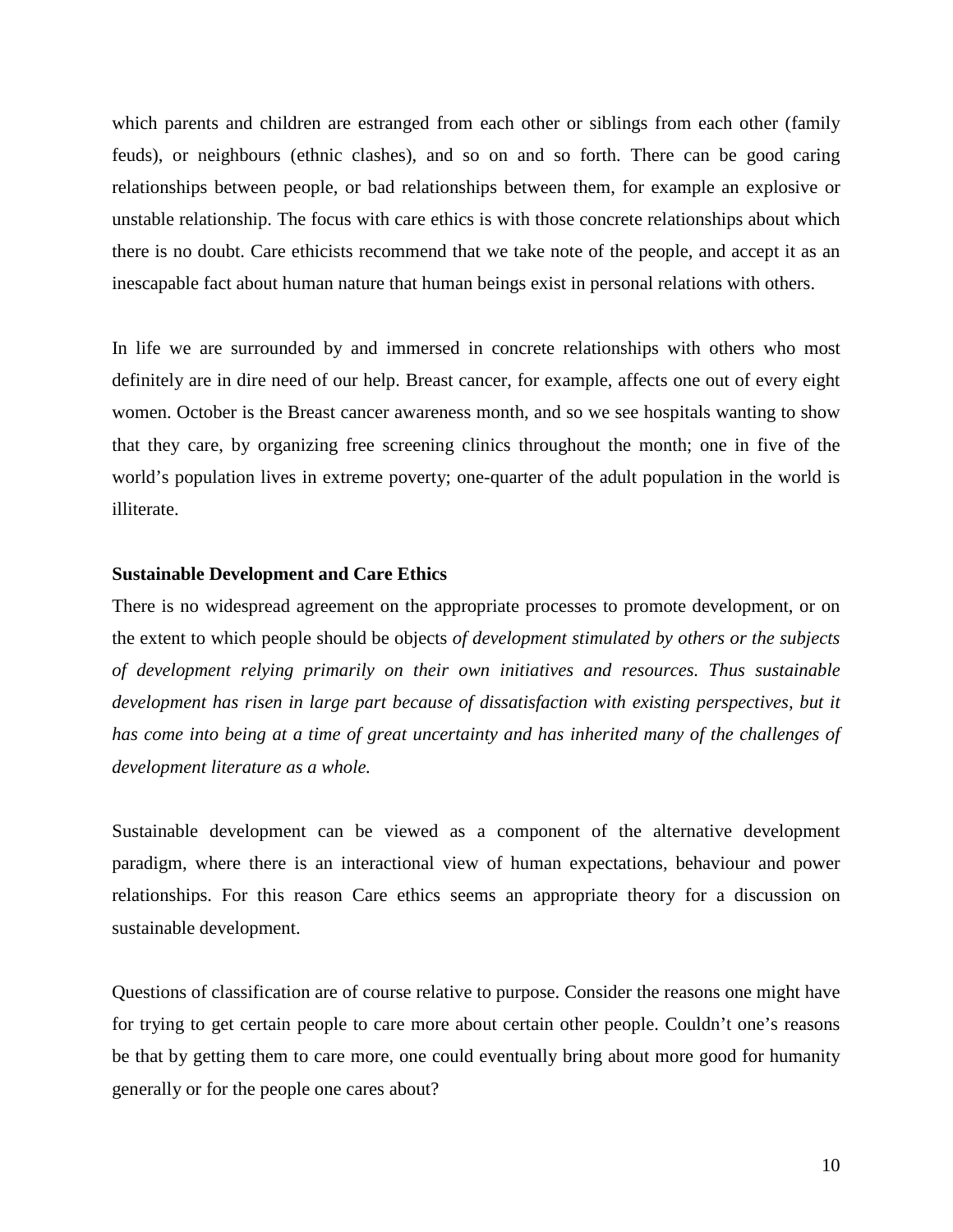Consider the reasons one might have for trying to get certain people (e.g. members of parliament, engineers, policy makers, teachers, nurses) to care more about certain other (e.g. small-scale farmers, daily walking commuters from Kangemi or Kawangware to Industrial Area, Kibera or Mukuru kwa Njenga slum dwellers). Couldn't one's reasons be that by getting them to care more, one could eventually bring about more good for humanity generally or for the people one cares about? Care ethics proposes an agent-based theory of the moral value of caring. Moral premium is placed on particularistic caring.

Ethics of care says that it is best to be motivated by concern for others in balance with selfconcern and that all and only actions that are consonant with and display such balance is morally acceptable. It is often difficult to disentangle self-interest from altruism, as for example when the help one has given one's own children or a friend represents a happy achievement of one's own life. There is also the problem of **appropriate concern for and treatment** of strangers. Most countries in Europe are currently in a dilemma about how to deal with the ever increasing number of immigrants, particularly from the Muslim Middle East and North Africa.

No adequate theory of ethics today can ignore or wish away the pluralistic and culturally diverse populations that make up almost every actual community. Even the smallest corporation will be rent by professional and role-related differences as well as divided by cultural and personal distinctions as well as divided by cultural and personal distinctions. Corporate cultures like the larger cultures are defined by their differences and disagreements as well as by any shared purposes or outside antagonism and competition, and no defense of the concept of corporate culture can or should forget that corporations are always part of a larger culture and not whole cultures themselves…

Sustainable development requires a sustainable labour force in appropriate numbers and with appropriate skills (both hard and soft skills). Activities like agriculture, eco-tourism and education among others can be sustainable but none of them is automatically sustainable. If they are to be sustainable and if they are to contribute to sustainable development, they must be economically viable, environmentally appropriate and socio-culturally acceptable and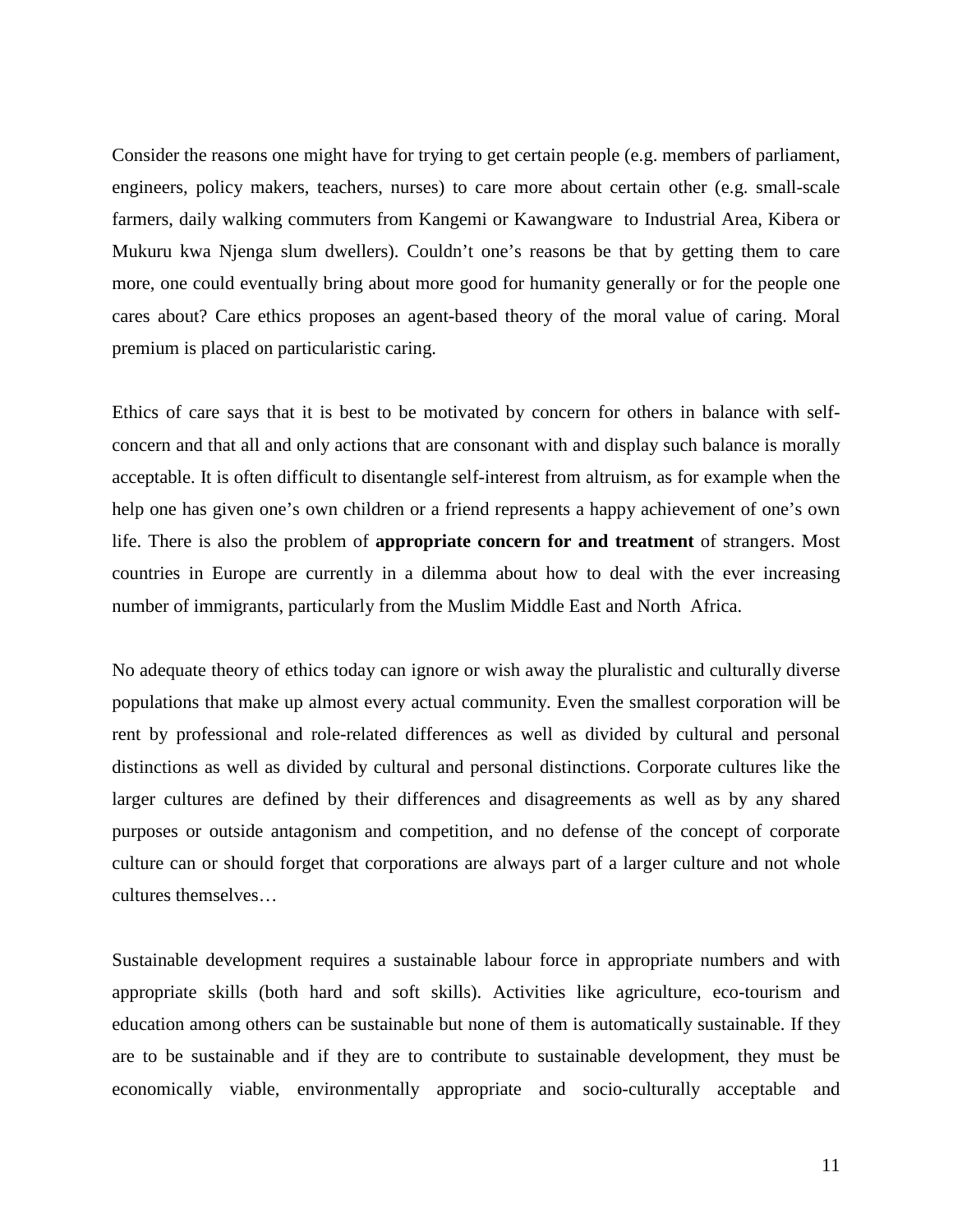meaningful for the people involved. As stated before, rules alone don't necessarily change people. Sustainable habits need to be formed which can hold people personally accountable and responsible even when the leader or circumstance changes.

#### **Sustainable Development: Development from a Humanistic Perspective**

Sustainable Development in one of the most quoted documents has been defined as "Development that meets the needs of the present without compromising the ability of the future generations to meet their own" – World Commission on Environment and Development 1987, 4.

The HDI is a comparative measure of life expectancy, literacy, education, and standard of living for countries worldwide. The HDI sets a minimum and a maximum for each dimension, called goalposts, and then shows where each country stands in relation to these goalposts, expressed as a value between 0 and 1.

### **What is Human Development Index?**

The  $HDI$  – human development index – is a summary composite index that measures a country's average achievements in three basic aspects of human development: health, knowledge, and a decent standard of living. Health is measured by life expectancy at birth; knowledge is measured by a combination of the adult literacy rate and the combined primary, secondary, and tertiary gross enrolment ratio; and standard of living by GDP per capita (PPP US\$).

Human development is determined by human responses based on choices made by people. To my knowledge, external forces alone have never unleashed a process of social development, but there are countless instances in which external agents have failed to do so. In most discussions, development was conceived in terms of a set of desirable results—higher incomes, longer life expectancy, lower infant mortality, more education. Recently emphasis has shifted from the results to the enabling conditions, strategies and public policies for achieving those results peace, democracy, social freedoms, equal access, laws, institutions, markets, infrastructure, education and technology (Amartya Sen, 1999). But still little attention has been placed on the underlying social process of development that determines how society formulates, adopts, initiates, and organizes, and few attempts have been made to formulate such a framework.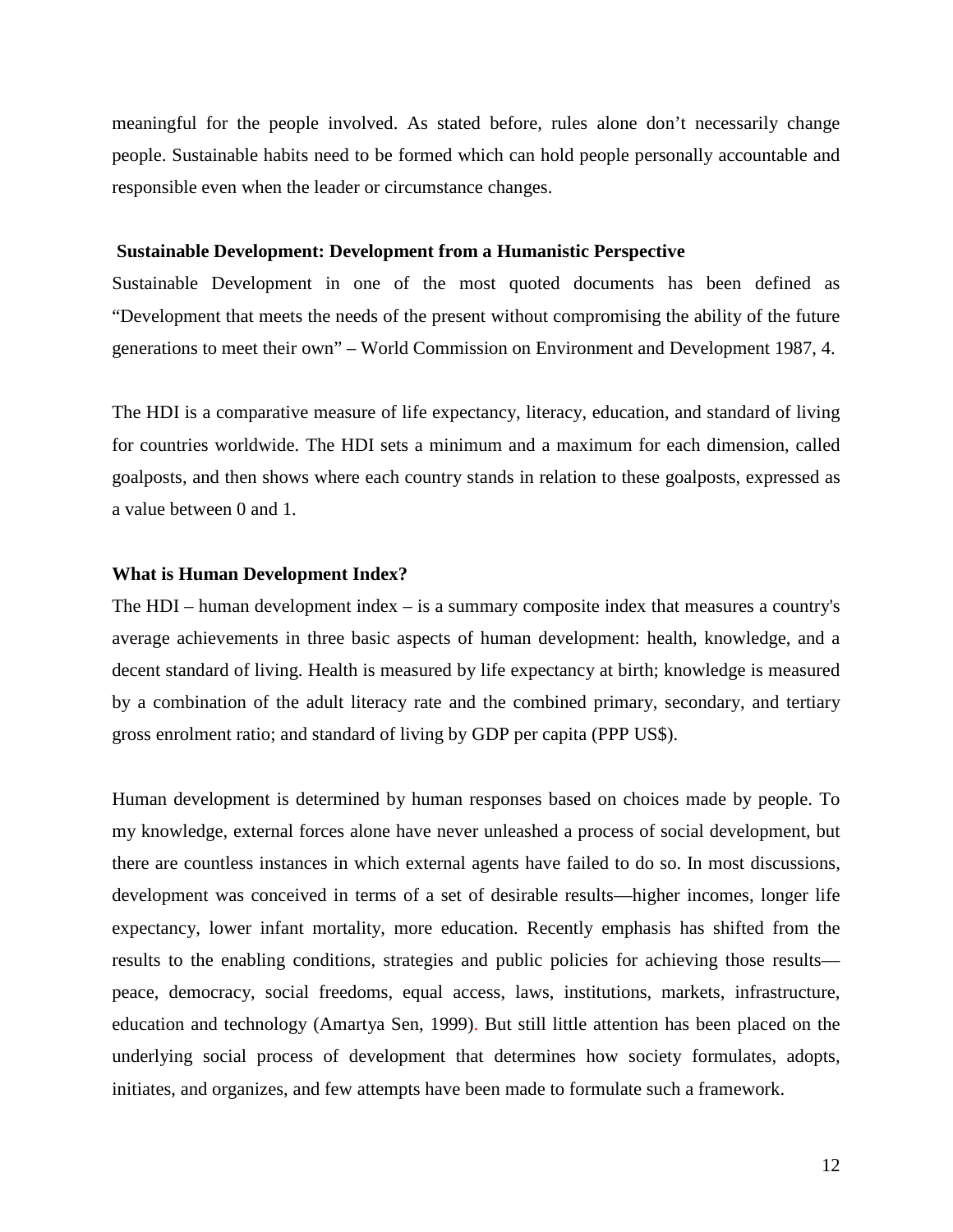Second, a very large number of factors and conditions influence the process. In addition to all the variables that influence material and biological processes, social processes involve the interaction of political, social, economic, cultural, technological and environmental factors as well. Development theorists have not only to cope with atoms, molecules, material energy and various life forms. They must also cope with the near infinite variety and complexity of human beliefs, opinions, attitudes, values, behaviors, customs, prejudices, laws, social institutions, etc.

Obviously, the ultimate determinants of development cannot be the *instruments themselves,* for none of them exists independently from society. To understand the central principles of development, we must look beyond these instruments to the creator of the instruments. Human beings fashion technology, invent money, erect infrastructures, establish policies, build institutions and adopt values to serve their needs and aspirations. Although humanity exhibits a strong tendency to mistake these instruments for primary determinants rather than created products of its own initiative, the ultimate power of determination *of what true development is* must lie with the human beings who create and use these instruments, rather than with the instruments themselves.

Society's self-conception of what it wants to become releases an aspiration of the collective for accomplishment. That aspiration exerts a powerful influence on the activities of the society.

One small example among hundreds: when young people leave business schools or universities today and look for their first jobs, they are recommended to mention on their curriculum vitae, if possible, voluntary charitable development projects or social work in poor neighborhoods that they have engaged in. They are encouraged in a sense to demonstrate that they have cared for someone and that they have done so voluntarily for a period of time. This experience in practice is useful but is hardly ever sustainable. How can they be translated to sustainable experiences, for it is through such sustained habits that sustainable development can be carried out? Community service or social work should not be presented as an event by Universities. It should be nurtured as an attitude – the attitude or practice of the ethics of care. e.g. *the bold initiative by David Karambi from Ikumbo village in Meru, to build classrooms in his former school and give the children from his village the opportunity to continue with their education after Primary*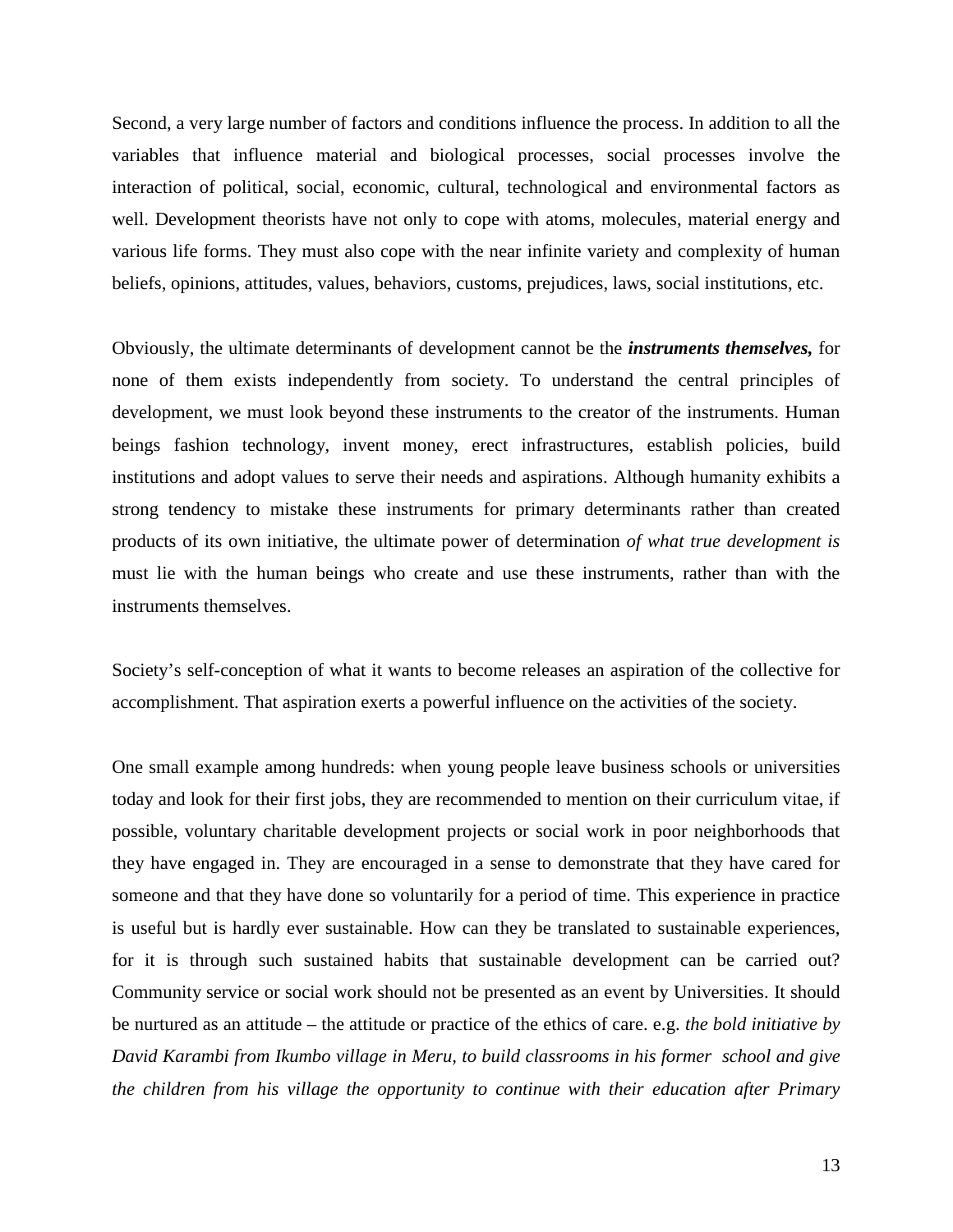*school education is an example of caring. The project could act as stimulus for a more rapid development of the surrounding villages because of the competitive pressure of social authority. It could also compel his former classmates in Strathmore to keep up with his level of accomplishment in their own home areas.* 

How many of us willing and voluntarily go back to help build up the schools or Universities where we studied? How many of us raise our voices in favour of those teachers who helped get us to where we are today? Finland's success as a leader in Education is attributed among other things to the respect they have for their teachers and the teaching profession.

Without rising aspirations and expectations, society would not make the effort and take the risks to acquire new forms of behavior to achieve greater results. The psychological motive is primary, the mechanical, technological and organizational processes are secondary. Some forms of economic analysis tend to view these secondary levers as the driving force and thereby miss the essential determinant of the process.

The spread of education tends to enhance this tendency. Apart from the practical knowledge and skills it imparts, modern education also instills a greater sense of individual self-respect and social rights that impels the individual to seek and maintain status in society.

What type of education, what kind of media, what kind of health facilities, what kind of infrastructure, what kind of housing do we want for Kenya? The available resources must be used according to the strategy we have defined for the country. If not, we will continue the wasteful *modus operandi* with piece-meal and reactive individual projects.

The obligation to commit oneself to the development of people's is not just an individual duty, and still less an individualistic one, as if it were possible to achieve this development through isolated efforts of each individual.

Whose responsibility is it to construct Africa? When you wish to construct a house or home a number of considerations must inform the decision. Africa's development impasse demands a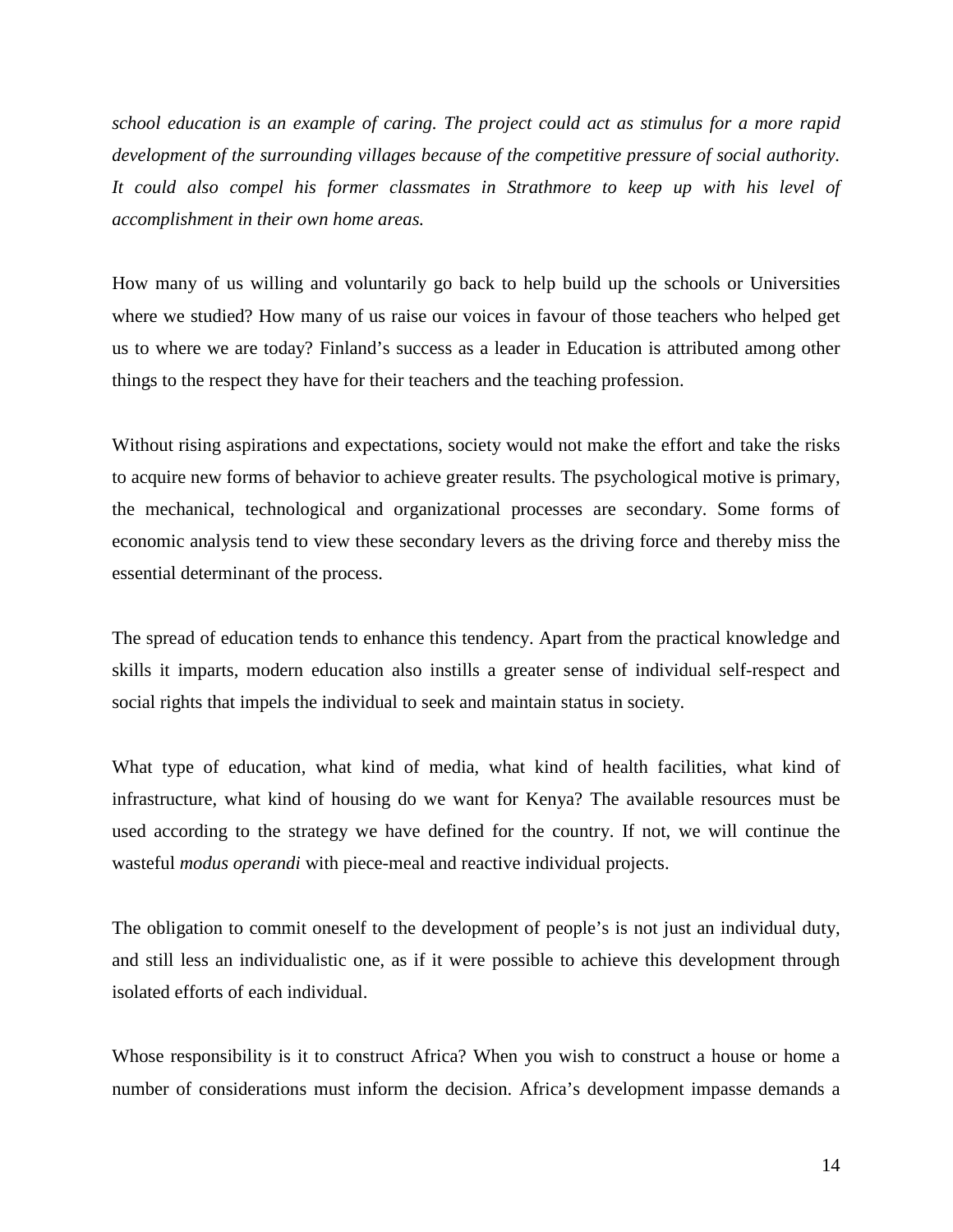new level of consciousness, a greater degree of innovation, and a generous dose of honesty about what works and what does not as far as development is concerned. And one thing is for sure, depending on aid has not worked. Make the cycle stop. (Dead Aid, 154). Western Models set team work and development in the context of organizational culture or governance but the national culture is taken for granted. I want to be a little bit more explicit about the "Kenyan national culture", since development is intimately bound to the cultural environment. So what is development or sustainable development within the Kenyan-African culture? Context is important and is often an overlooked factor.

Using an analogy, let us focus on the contrast between our Kenyan athletes and our football team. Every organizational leader knows even if only intuitively, the importance of coordinated effort to achieve major goals, and development or putting our "Kenya House" in order is a major task. In fact we must realize that it is not just a task but a long-term process. But team work does not occur because a group of people are called a team or a Nation "Kenayans", as exemplified by for example Harambee Stars. It needs coordination as happens with our athletes. Working together to build the Nation, should not be a haphazard or be seen as an event. It must be nurtured as an attitude that includes a high level of discipline.

Our current status is that we are based on a dependency culture. We need a paradigm shift towards interdependence. In this context of dependency, what is fostered in terms of development is aid and corporate social responsibility, not empowerment. In teams members come together to achieve specific goals. What is our goal or dream as Kenyans? Since development as a goal is beyond the capacity of any one person and requires a variety of skills, it goes without saying that we need the diversity of our different people to achieve it.

Sustainable development can be viewed as a component of an alternative development paradigm, where there is an interactional view of human expectations, behaviour and power relations. For this reason care ethics seems an appropriate theory for a discussion on sustainable development.

For development to continue taking place in Kenya, Kenayans need to be active protagonists in the process.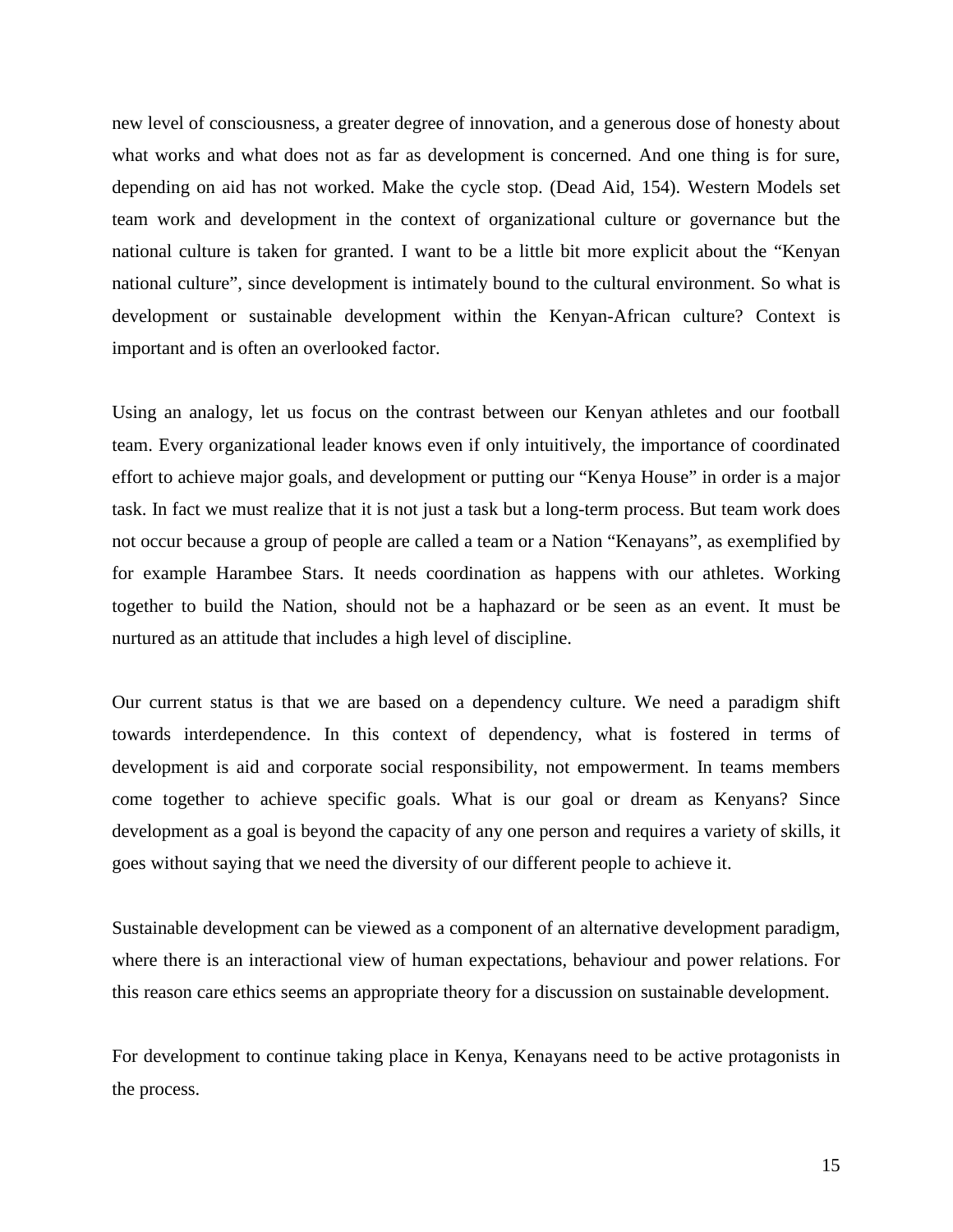#### **Challenge to Entrepreneurs and Teampreneurs**

Africa needs a middle-class…. Team work seldom if ever occurs by chance, Kenya's push by entrepreneurs and others to develop the country needs to be fostered. People do not just grow into a Nation like a mango seed grows into a mango tree. There has to be a systemic effort to change the way we do things, and raise the building. Nation building is not over yet, in fact it needs to begin in a serious and coordinated manner.

Why are leaders so paramount in our communities? Because Kenyans are status conscious and deference to seniors and elders is expected. Authority is respected to a certain point. Position, experience, accomplishment, seniority, education, age among others are the main factors influencing respect for people in organizations and government. It is therefore imperative to spread these"goodies" much more and in all this education is key. However, to a certain extent education has to act as an equalizer and the content of the education system matters a lot. It's fine for Maruge to get an opportunity to go to school, but what did Maruge learn. Learning beyond exams. Interaction with industry in curriculum development. Corporates should be more caring and concerned with what our children and young adults are learning in schools. It is NOT primarily the responsibility of government, but parents in collaboration with other parents and educators.

#### **The Development of a Caring and Sustainable Business Ethics**

All of these fundamental questions about social responsibility, social responsiveness and public policy on education, health, transport among others, are difficult because they are fundamentally moral and ethical questions having to do with the contribution of business to human welfare and fulfillment, the meaning and purpose of business activity in society, nature of human community and the place of business in that community, and similar questions that are basic to human existence. These questions cannot be answered by appeal to an economic calculus such as profit and loss, nor can they be answered satisfactorily through a political process based on power and influence.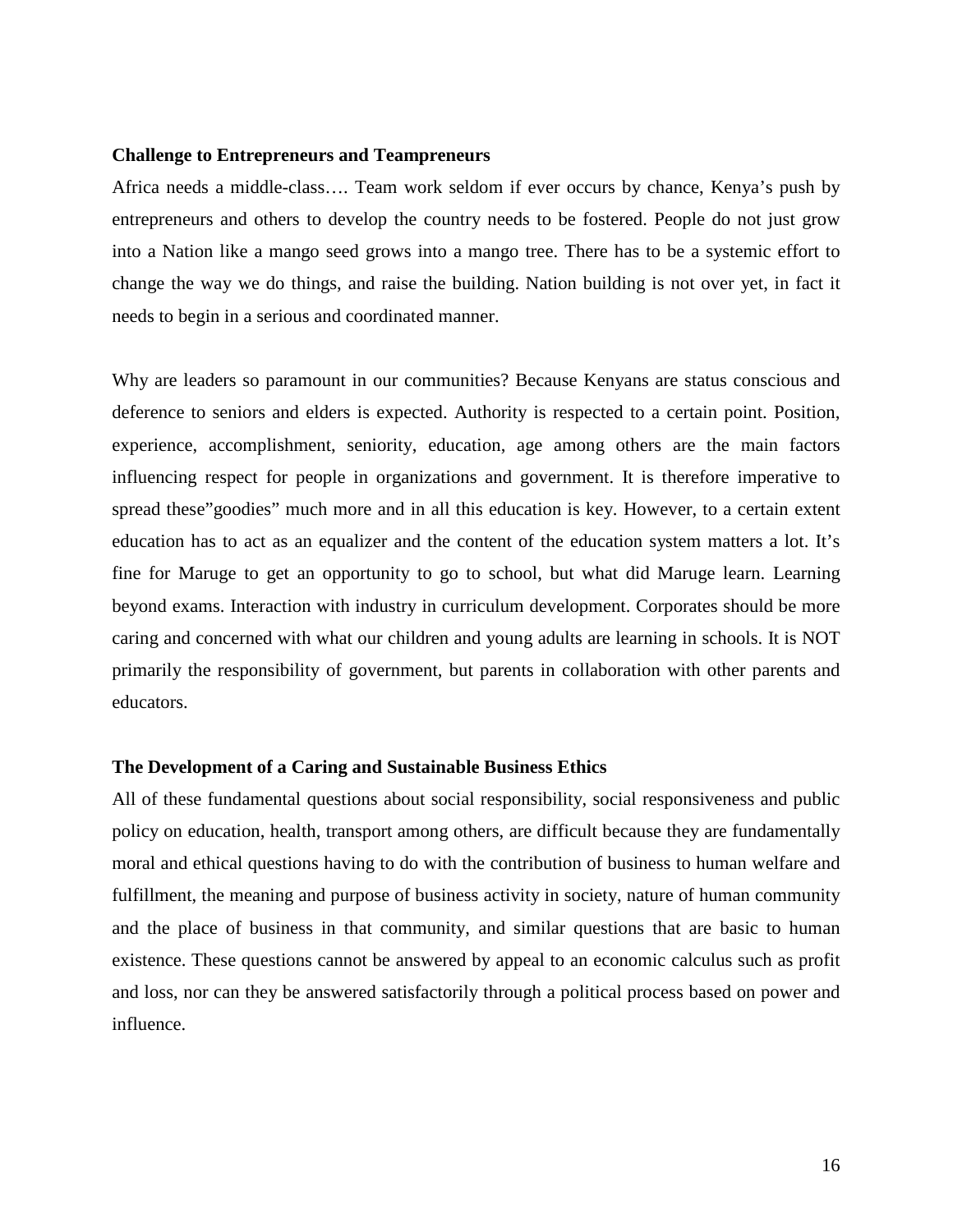For business to respond effectively to social and political issues, these moral and ethical dimensions of the issues must be explicitly recognized and addressed. Ethical questions are fundamental to an institution such as business, because society allows institutions to be developed and to continue operating, based on conceptions of human welfare that are operative in society and the way institutions in society should behave so as to promote human fulfillment. When society's notions of those ethical concepts change, institutions in society have to change accordingly. Business does not exist apart from society.

These moral concerns surfaced in the early 1980s, as the subject of business ethics received a great deal of increased attention in business and management around the world as well as in corporations themselves. Ethical issues were given explicit attention, not subsumed under the topic of social responsibility, social responsiveness, or public policy. These trends have continued into the 1990s and 200s as business ethics has become a field of study in its own right with an extensive body of literature, several journals devoted to the subject, and a number of professional bodies both national and international consisting of scholars and practitioners in the field who are concerned to advance teaching and research and the application of business ethics to the business world. More chairs have been established and more conferences held on the subject. Most large corporations have written ethics codes for their companies and many have established some institutional means for addressing ethical concerns within their company.

In general, it can be said that this increased interest reflects some fundamental changes in society regarding consensus on ethical standards and the conduct of institutions including business organizations. The debate about business ethics reflects the confusion that has resulted from a breakup of the notions previously held about how a business ought to act in a market economy. (pg 311 – Powers and Vogel (1980))

The emergence of this concern about business ethics is thus consistent with the emergence of public concern about business policies and practices. As long as there is a consensus as to the appropriateness of the market mechanism in allocating the great majority of society's resources, the ethical notions embedded in the market concept are also accepted as appropriate with respect to business and managerial conduct. Concerns about ethics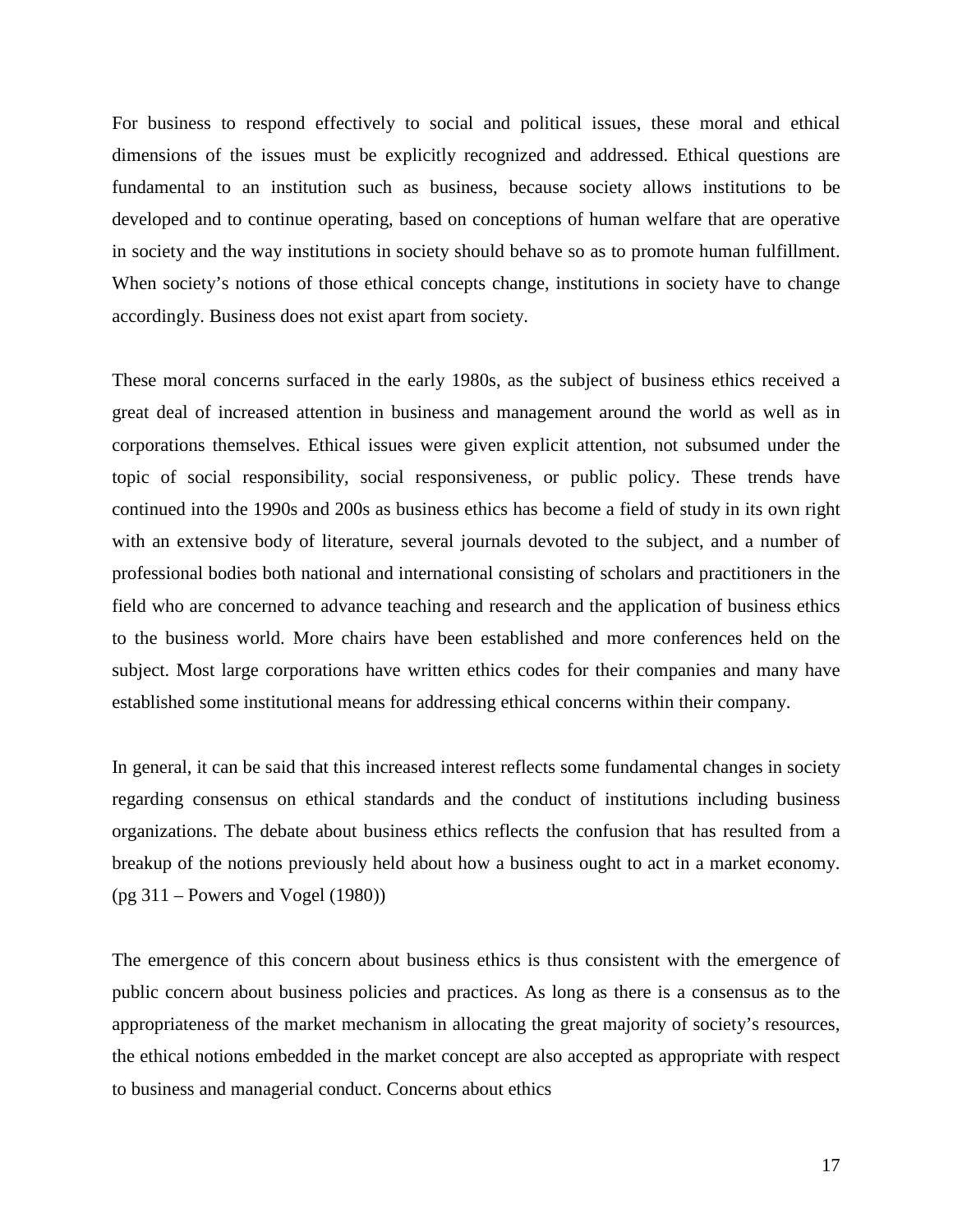- Confusion that has resulted from a breakup of the notions previously held about how business ought to act in a market economy. What constitutes an "ethical custom" is evaporating.
- The atomic individualism constitutes another problem with traditional approaches to ethical theory

The external environmental uncertainty has been found to influence teamwork and Nation building considerably. Leaders may well advocate development with their lips while they discourage it with their actions. Team work requires openness, communication, respect for diversity and willingness to confront and even stimulate a healthy level of conflict (competition and collaboration).

Teams require from the organization training and education that will enable them to contribute most effectively to team performance. Recently the Minister for Higher Edcation opened a debate about science versus Arts. Unfortunately, this is the wrong question because "Kenya needs to produce a mix of both disciplines for it to be able to meet development goals. Human life does not depend on one side but on a blend of both courses" says Sunny Bindra.

## **Recommendations**

Africa needs a middle class: a middle class that has vested economic interests; a middle class in which individuals trust each other (and have a court to go to if the trust breaks down) and that defends the rule of law; a middle class that has a stake in seeing its country ran smoothly and under a transparent legal framework; a middle class (along with the rest of the population) that can hold its government accountable. Above all, a middle class needs a government that will let it get ahead.

This is not to imply that Africa does not have a middle class – it does. But in an aid environment, governments are less interested in fostering entrepreneurs and the development of their middle class than in furthering their own financial interests. Without a strong economic voice a middle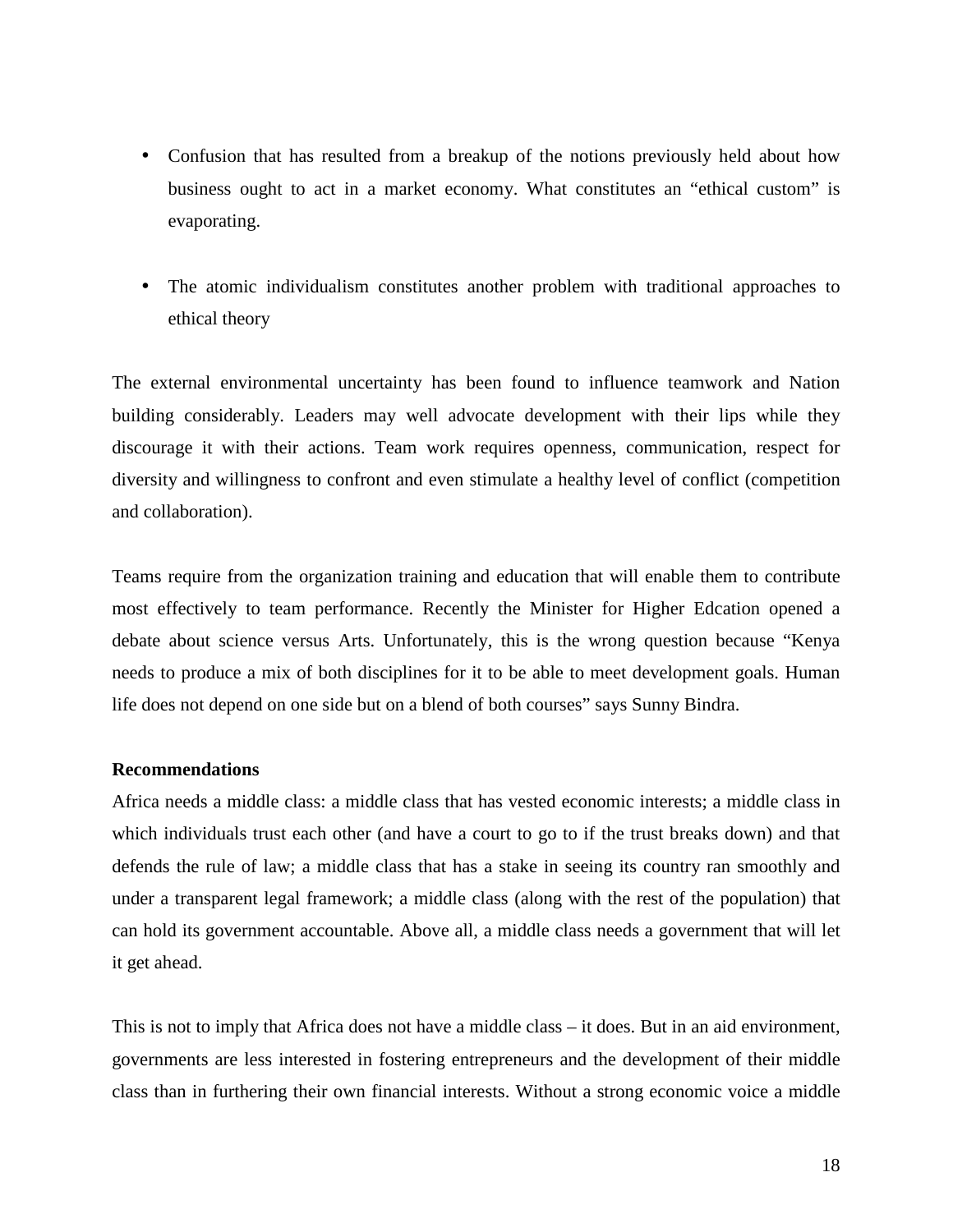class is powerless to take its government to task. With easy access to cash a government remains all powerful, accountable (and only then nominally) to its aid donors. Inhibited in its growth, the middle class never reaches that **critical mass** that historically has proven essential for a country's economic and political success.

In most functioning and healthy economies, the middle class pays taxes in return for government accountability. Foreign aid short-circuits this link. Because the government's financial dependence on its citizens has been reduced, it owes its people nothing.

A well-functioning civil society and politically involved citizenry are the backbone of longerterm sustainable development. The particular role of a strong civil society is to ensure that the government is held accountable for its actions, through fundamental civil reforms other than simply holding elections. However, foreign aid perpetuates poverty and weakens civil society by increasing the burden of government and reducing individual freedom.

An aid-driven economy also leads to the politicization of the country – so that even when a middle class (albeit small) appears to thrive, its success or failure is wholly contingent on it political allegiance. So much so, as Peter Bauer (a Hungarian born London School of Economics economist) put it, that aid "diverts people's attention from productive economic activity to political life", fatally weakening the social construction of a country.

A reasonable person could, for example, argue that aid in Africa has not worked precisely because it has not been constructed with the idea of promoting growth. Dambesio Moyo (2005, 76)

**Review of the eduacational goal and curriculum, towards a more relevant education system**  that fosters care and teamwork (teamprenureship) and cooperation rather than just competition. So the bigger question for the Minister for Higher Education is not which ratio of skills between science and arts is correct; it is the more vexed question of HOW we create a society that is trained to THINK – clearly, comprehensively and creatively. Finding ways to go beyond mere community service for 3 months and CSR at most once a year. Among other things we must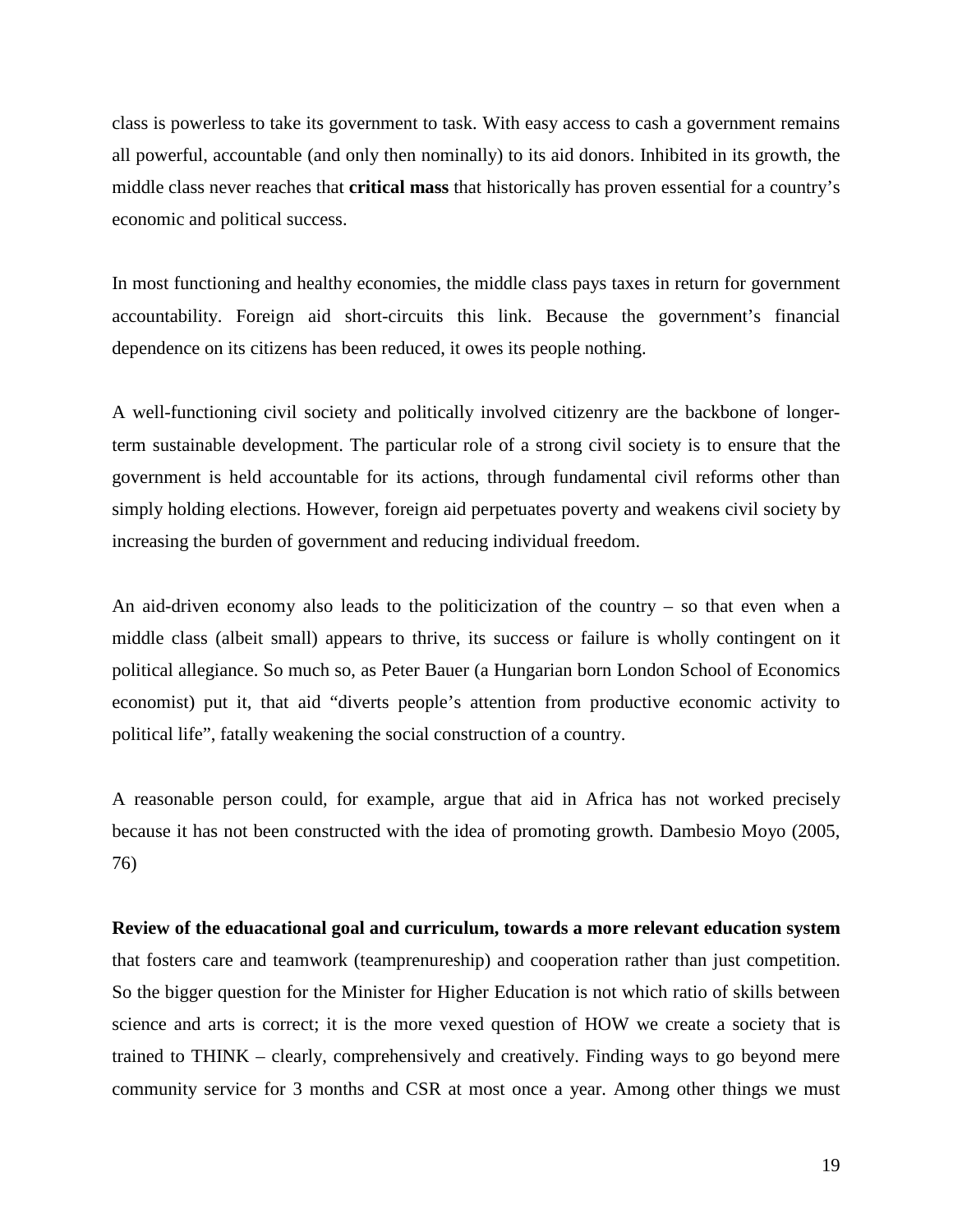prioritize environmental ethics and environmental awareness. It is very common when driving or riding on a bus to see people throwing things out of the window. Part of the reasoning is that they don't want to make the car or bus dirty with litter. However, what about the road, where that piece of paper or banana peel lands? Is that not your country too? Why do we care so little for public roads and land? Or when we clean the house in an estate and leave the rubbish from the house on the common staircase or common entrance.

## **Focus on appropriate agricultural practices:**

## *Case I*

Organic agriculture using natural farming methods rather than fertilizers and pesticides has made significant gains in African countries - not just among farmers but among consumers too. Africa needs to triple agricultural productivity by 2050 to keep pace with population growth.

It is difficult to say what the correct level for a country's food security is, stated Hans Herren, a Swiss agronomist, but if a country could ensure at least 50 percent of the calories its people need, it would be doing well. Herren, former director of the International Centre of Insect Physiology and Ecology (ICIPE), was participating in a round-table discussion organized by the Media 21 Global Journalism Network in Nairobi, which ended on Friday Apr 16. ICIPE is a research institute based in Mbita, Kenya, that studies insects as they "often cause the loss of entire crops and destroy about half of all harvested food in storage".

According to Food and Agriculture Organization research by 400 scientists and co-chaired by Herren, small farmers and organic agriculture are the best way to ensure the continent's food security. The research report added that large-scale agriculture could help, provided it does not deplete the soil and contribute to climate change. Moreover, trade must become the exception and not the rule. That pathway has proven unsustainable. "Agriculture is responsible for 32 percent of greenhouse emissions," Herren pointed out. "Today, with climate change and soil depletion and erosion, we cannot continue with business as usual. We need to turn to sustainable or organic agriculture." Eustace Kiarii, CEO of the Kenya Organic Agriculture Network (KAON), added that, "we must change the export-led, free trade-based industrial agricultural model of large farms to instead develop sustainable local, national and regional markets." KAON is the national coordinating body for organic agricultural activities. In a country where 99 percent of farmers own between a quarter and two hectares of land and cannot afford to buy pesticides and fertilisers, organic agriculture seems to be the way out.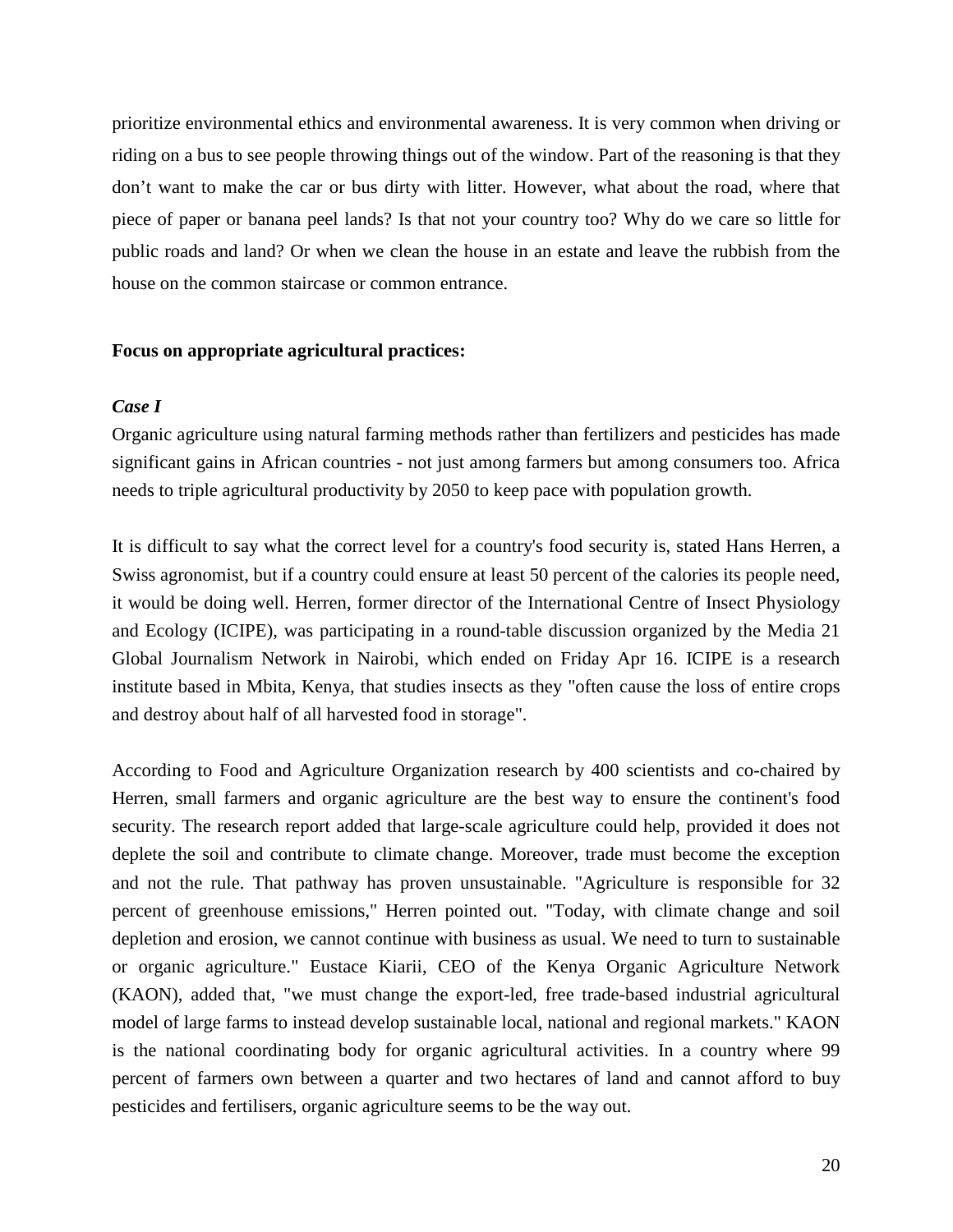Prof. Zeyaur Khan, an Indian scientist from ICIPE, believes this. To increase agricultural productivity he developed the "push-pull technology", a technique to control pests. A plant called desmodium "pushes" straiga and stemborers outside the field where they are "pulled" (neutralised) by napier grass.

Explained Kahn: "The green revolution in Africa will come through the adoption of low-cost technologies like push-pull which exploit basic and applied science. These technologies will address food security and the livelihoods of smallholders without requiring extra resources for hybrid seeds, crop protection and soil improvement".

But others differ. The Alliance for a Green Revolution in Africa (AGRA), a nongovernmental organization funded by the Rockefeller and Bill Gates foundations, promotes fertilizers and seeds to produce more food rapidly.

"But if food production increases too quickly, in two years' time we will have too much food and prices will go down," argued Herren. "We need the opposite: for farmers to get enough income, the prices of agricultural products must increase." Kahn believes that farmers must earn at least two dollars a day to stay in agriculture - revenue achievable through the "push-pull" technique.

AGRA's Joan Kagwanja confirmed that her organization "wants to increase the use of fertilisers in Africa. On this continent, farmers use eight kilograms of fertilizers per hectare compared to 300 to 500 kg per hectare in Europe and North America. It is still very low". Do they also promote genetically modified organisms (GMOs)? "I cannot say yes or no. We don't promote the use of GMOs but of evidence-based technology. We do support research to increase productivity. We are not opposed to GMOs and we would help countries or organizations that ask for assistance in this matter," she replied.

But United Nations Environment Programme (UNEP) spokesperson in Nairobi, Nick Nuttall, warned against a "one size fits all approach in agriculture". "One doesn't have to choose between small and big agriculture. **True, sustainable or organic agriculture employs more people than intensive agriculture.** "In the past organic agriculture was seen as a luxury, not as something for small-scale farmers. But productivity has increased: in East Africa, yields have jumped by 128 percent. Organic farming allows better retention of water and improves soil fertility. We have to be smart and not dump lots of chemicals in the fragile soils of Africa." Most of the money spent on the fertilizers goes back to the donors anyway.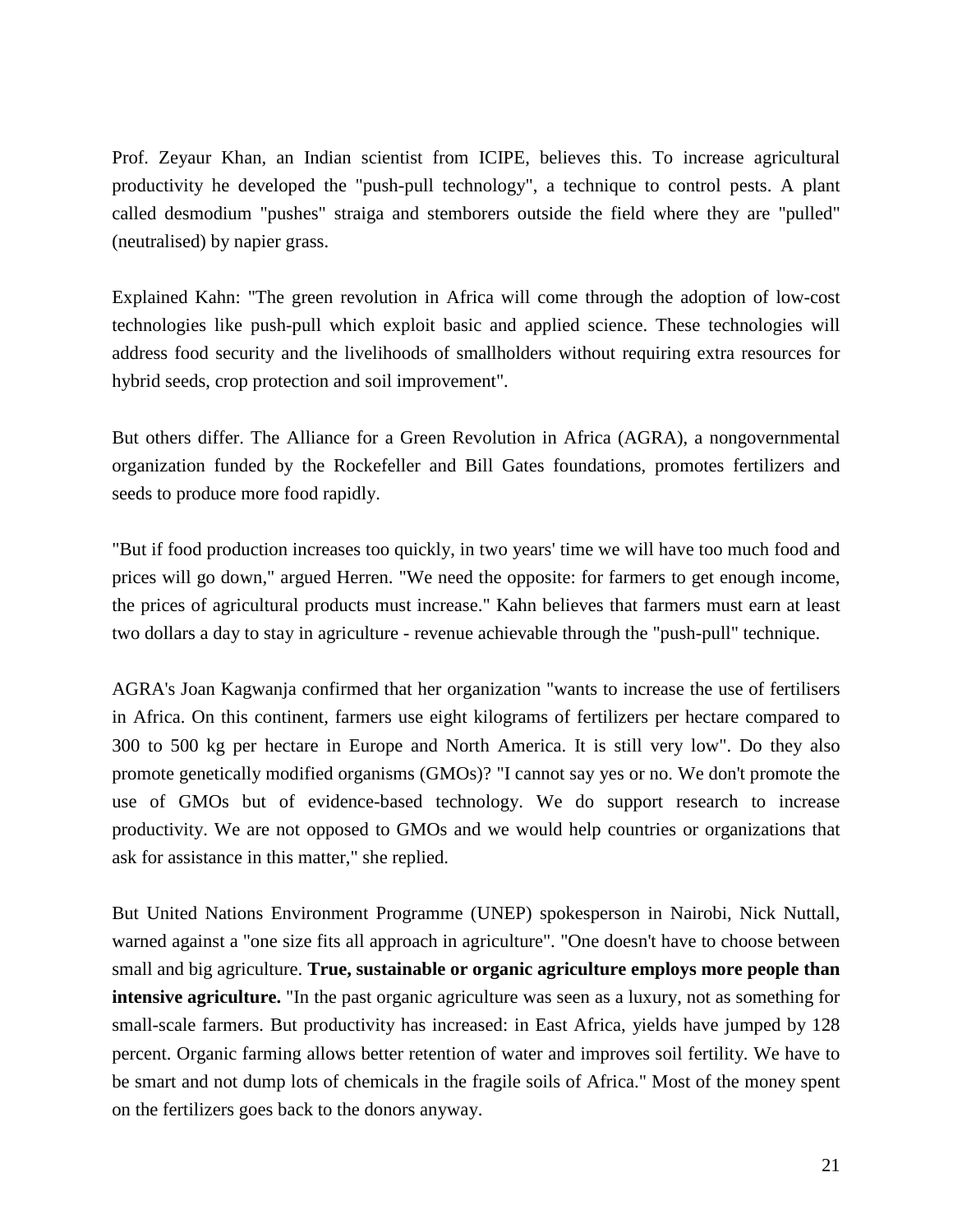Su Kahumbu, founder of Green Dream Ltd that promotes organic agriculture, added that "the demand for organic products in Nairobi is growing. It allows better income for farmers. However, the challenge is **to add value to the products by transforming them into fruit juice or marmalades, for example."** Does her organization target the foreign market? "Our primary responsibility is to feed the people in Kenya. Export may come later," she replied.

African heads of state's 2000 decision to allocate 10 percent of gross domestic product to agriculture has only been implemented by four countries, concludes Herren. "This issue is about governance, here and on the other side of the ocean." **He believes that the main problem is that the western world spends one billion dollars a day to subsidize their own agriculture.**

## *Case 2*

Focus on appropriate alternative sources of energy: James Mungai has just finished cleaning the cow shed that houses his three dairy cows. The fresh green slurry manure sitting in a concrete mixing tank is ready to be fed into a biogas digester. "We no longer buy gas for cooking," the Kiambu Road-based dairy farmer, on the outskirts of Nairobi, says as he opens a big tap to let out the slurry into the digester.

"We mix the manure using a one-to-one water to manure ratio and as the gas is produced in the digester the older substrate comes out using that outlet," he says, pointing to a concrete outlet. Mr Mungai is one of a new army of farmers who have embraced alternative energy sources as the cost of fuel continues to rise. It is also a good answer to food security as the manure is used to enrich farmland.

"The manure is excellent and does not even smell foul. It will be taken to the nappier grass shamba tomorrow," he says with a big smile on his face. "If you accidentally left the gas on and lit a match stick, it will not explode because the methane in it readily mixes with air," he adds.

Mr Mungai's is one of the families that are embracing alternative technology in an effort to save on rising firewood, charcoal, kerosene and liquefied petroleum gas (LPG) costs. Growing awareness of the benefits of alternative energy and increased availability of technology that helps generate clean fuel have pushed up demand and created revenue for some firms.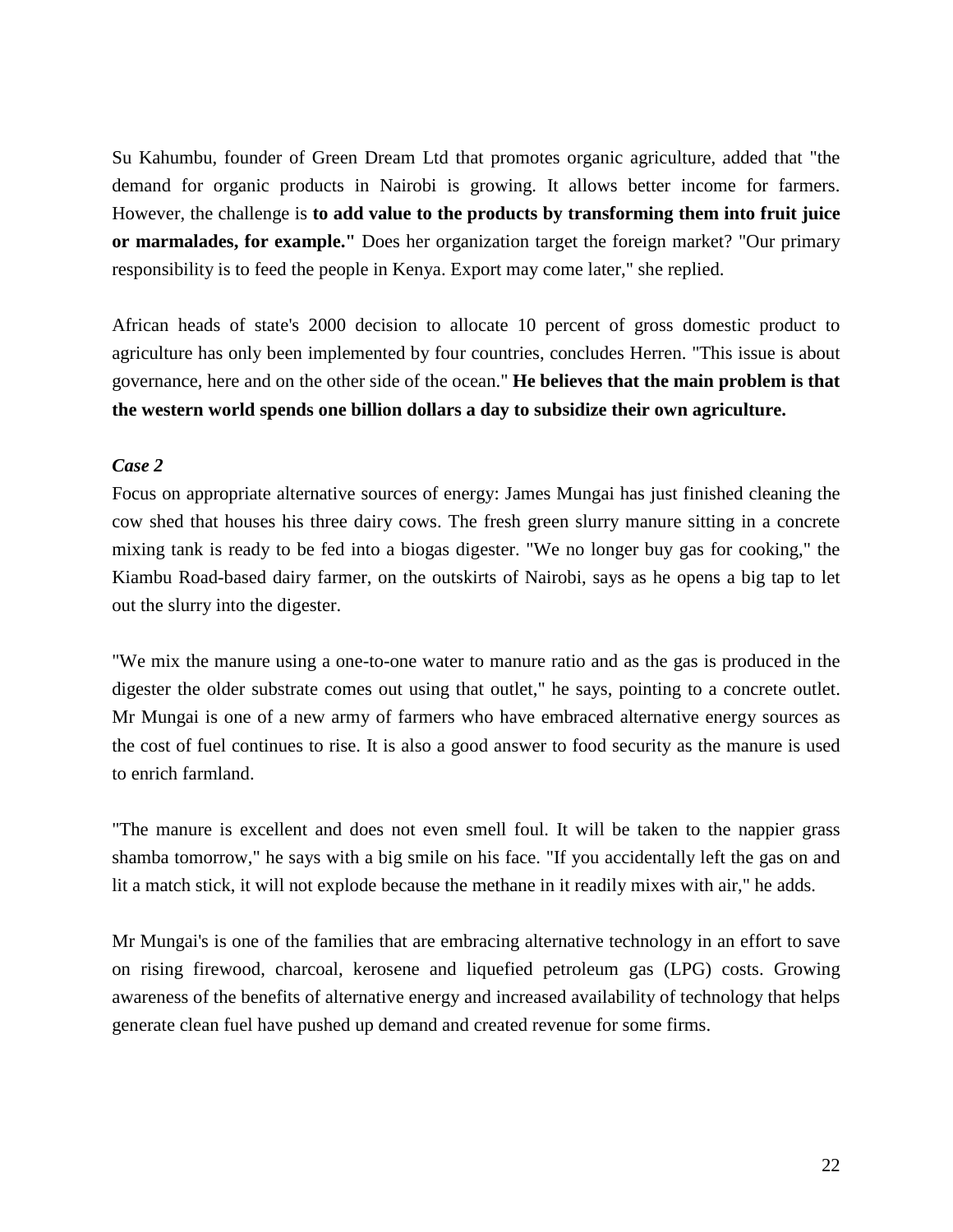Companies dealing in biogas equipment, energy saving jikos, and light emitting diode (LED) solar lanterns are doing brisk business as more individuals and institutions turn to these technologies.

According to data from the Kenya National Bureau of Statistics, between June 2009 and June 2010 kerosene prices rose by 13 per cent from Sh58 to Sh65 per litre, while the price of a 13 kilogramme cylinder of LPG rose by 11 per cent from Sh1,915 to Sh2,121.

In Nairobi, charcoal prices have risen from Sh600 per sack last year to between Sh800 and Sh1,000 this year. Kerosene and LPG prices have increased at the same rate as diesel and petrol prices that have gone up 13 and 10 per cent respectively over the same period due to increased global demand and depreciation of the shilling.

As a result, the price of kerosene has increased from an average of \$83 per litre in January to \$93 by April per barrel. The average price today is about \$86 per barrel.

Charcoal burning in government forests has been illegal since November 1999, while the government, and other agencies', intensified forest conservation efforts are affecting supply of charcoal and driving up prices. Experts estimate that over two million tonnes of charcoal are consumed in Kenya annually while the Kenya Forestry Service (KFS) says over 80 per cent of urban and 50 per cent of rural dwellers use the fuel to cook.

The National Environment Management Authority (NEMA) estimated biomass energy supply at 15.4 million tonnes against demand of over 38.1 million tonnes in 2004, reflecting a deficit of about 60 per cent.

The German Agency for Technical Cooperation Promotion of Private Sector Development in Agriculture (GTZ-PSDA) estimates that only 16 per cent of the population has access to electricity and over 80 per cent relies on biomass and expensive fuel sources such as kerosene and LPG. John Maina, the chief executive of SCODE, a Nakuru-based NGO that supports charcoal stove production and links producers to the market, says there has been an increase in demand for both energy saving stoves and small solar home lighting systems.

"During the last six months we have experienced a growth of 16 per cent in sales of energy saving stoves and a 1,500 per cent increase in sales of solar lanterns. Prices of good quality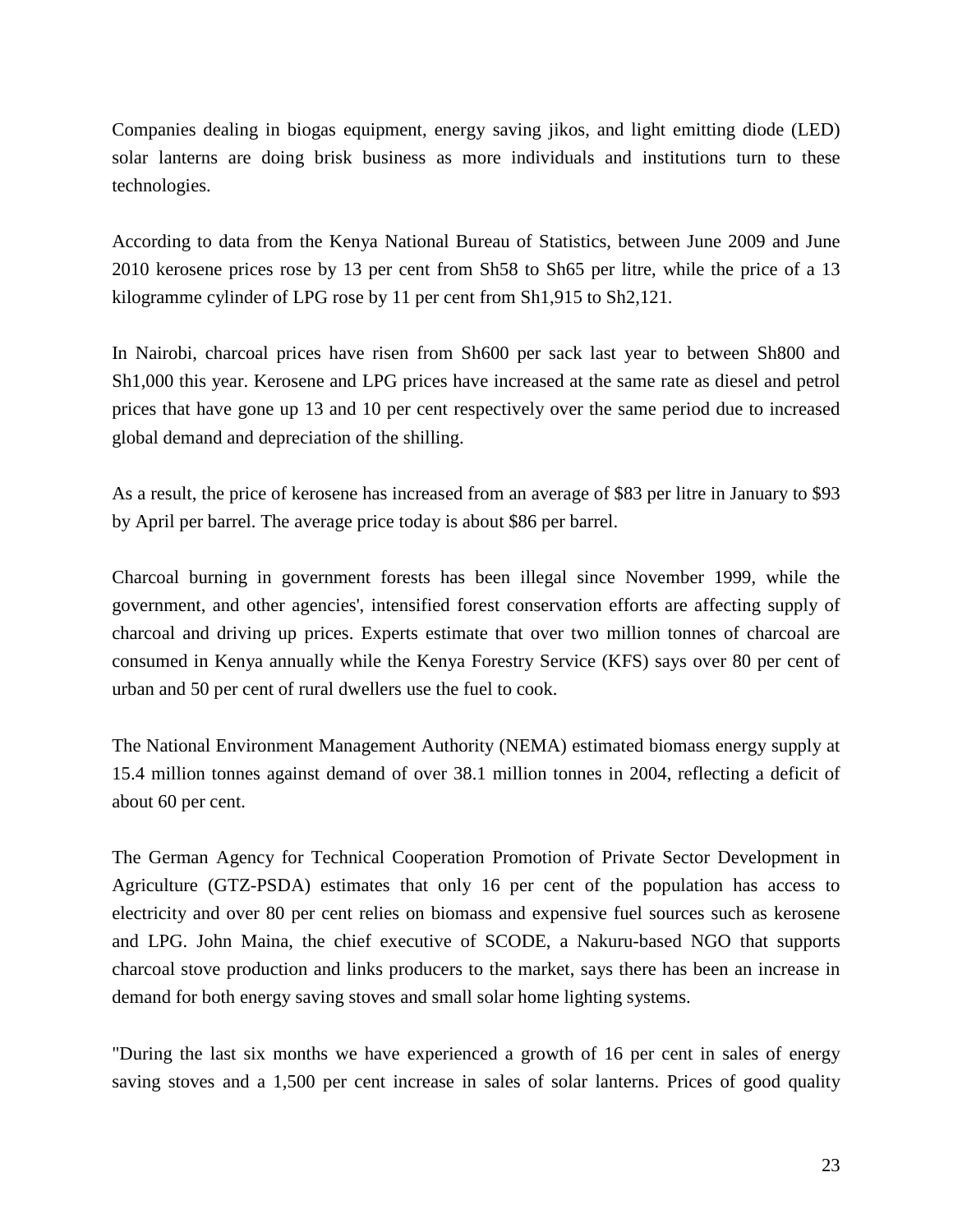energy saving charcoal stoves vary from Sh300 to Sh400 depending on size and the seller. The prices of good quality firewood burning stoves range from Sh150 to Sh720," he says.

Apart from lighting homes, some LED solar lanterns have added features such as charging mobile phones and running radios. The lanterns can last for between four and 50 hours and retail at between Sh 1,300 and Sh 1,700 each. Energy saving jikos reduce wood consumption by 35 to 50 per cent when compared to traditional three-stone fire places common in rural and peri-uban homes. Demand for biogas has been on the rise especially in peri-urban and rural areas where farmers who engage in zero grazing are adopting new technology.

Association of Biogas Contractors of Kenya (ABC-K) secretary-general David Jesse says demand for the fuel is rising.

## **Increased awareness**

"There is increased awareness of biogas as an alternative source of energy in this country. Our members construct an average of 30 domestic plants per month," he says. The main reason for increased demand "is the continued awareness of alternative and environment friendly energy technologies. The dwindling sources of fuel-wood and increased cost of energy sources are also major reasons," says Kenda Mwenja, biogas expert.

The GTZ-PSDA project introduced subsidy grants for biogas plants for rural people. "After introduction of the subsidy demand has gone up. We now receive more than 30 enquiries and applications per month. Farmers involved in dairy farming see an opportunity to increase value of their dairy farming. To some extent biogas adds some status to adopting farmers," says Mr Mwenja. "Initial investment is high, but benefits accrue for a long period of time and are not easily noticed. Analysis of a biogas plant in 2009 showed that smallholder farmers with three to eight cows save between Sh3,000 and Sh5,000 per month on energy," he says. Mr Jesse says that two to three cows can service a plant of four cubic metres, which costs about Sh50,000 to construct. "The principle behind biogas is based on conversion of waste to energy. The only cost that goes into it is construction cost. It has minimum to zero operational or maintenance costs making it a free energy source in the long run," he says.

## **Clean energy**

Institutions have also adopted clean energy technology in an effort to save costs. Mr Maina says institutions such as St Joseph's Kari Secondary School, PCEA Emmanuel Church in Nakuru,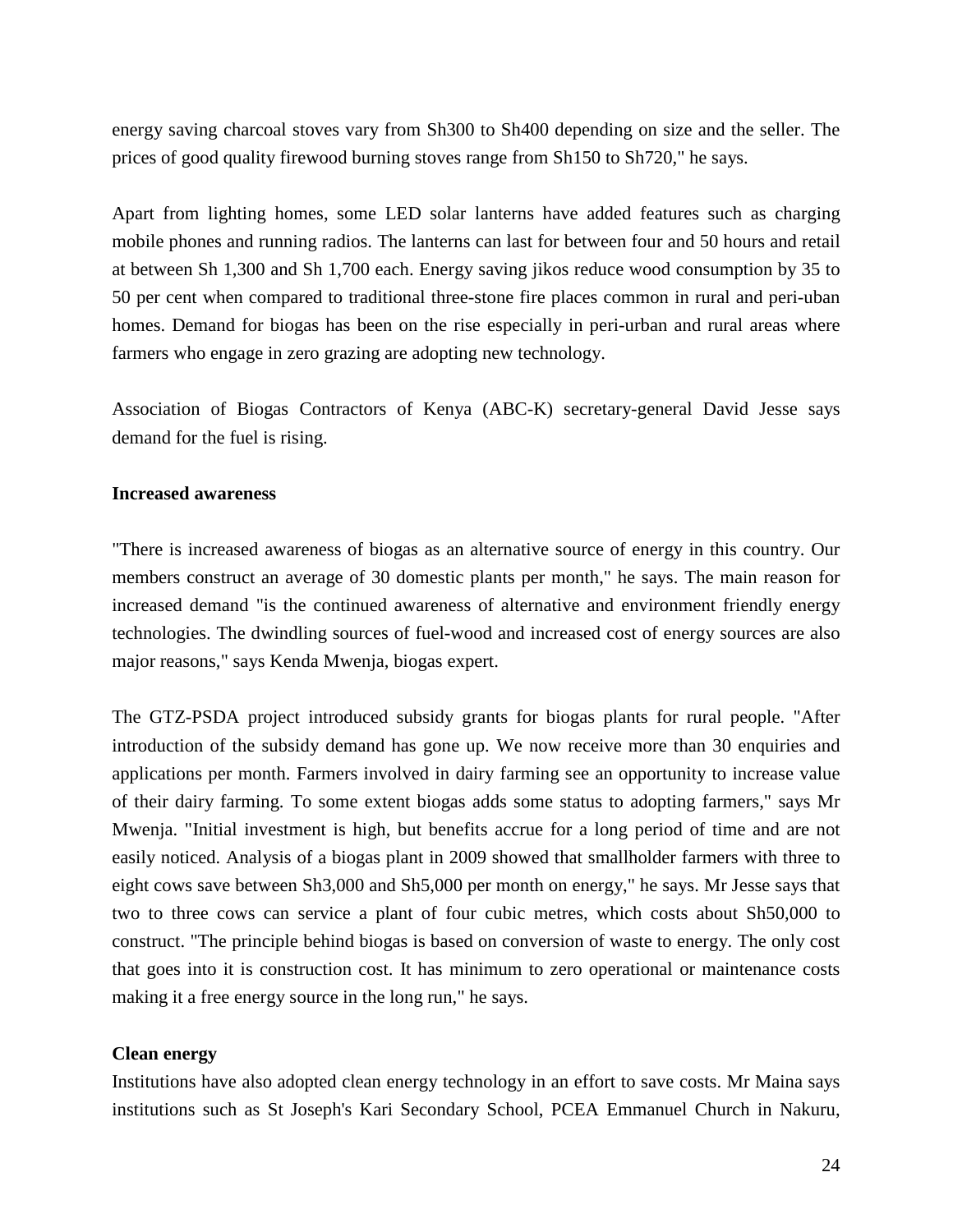Wheat Field Education Centre in Rongai, Abasweni Secondary School, Grift primary and secondary schools, Gobet Secondary School in Wajir, and AIC Lochorai centre in Njoro have adopted the clean energy technology. "Institutions like Moi and Egerton universities, Katulani Secondary School in Kitui and Keekonyokie Slaughter House in Kiserian have adopted biogas technology," says Mr Jesse. Mr Mwenja, at the GTZ-PSDA office, says: "We have successfully supported schools like Goibei Girls in Vihiga, Vick Merry School in Ruai, Compuera Girls in Mang'u, Starehe Girls, Furaha School, Imani Rehabilitation, Ngurika School in Nakuru and Tumaini School in Kiambu." "At Tumaini School a co-digestion where human waste and cattle dung are used has been demonstrated. This applies particularly to institutions with interest in biogas but which have few cattle," he adds.

The GTZ-PSDA project recently participated in the launch of a 124 cubic meter biogas plant costing Sh500,000 at Dr Makewa Farm in Tala.

**More responsible Media**: Influence in a more positive way, and take cognizance of their responsibility to create public opinion. We all have biases, but let it be very professional and well informed even if it's a bias. Not just cheap sensational stories.

**Collaboration** between Universities and corporates to influence the curriculum and life long learning. Corporates need to care more about how young people are being prepared to take over from them. For this business leaders need to offer their time to be Mentors and role models. The President of Rwanda, Mr. Paul Kagame said it would be a mark of failure on his part if he did not find a suitable replacement before the end of his mandate expires in seven years time. That (failing to find a successor) would be my failure and not yours. And it would not be a reason to seek a third mandate he said. (Daily Nation  $18<sup>th</sup>$  Oct 2010). How often have you and I failed to find a suitable replacement and then gone ahead to blame the 8-4-4 system. What can I do to influence the system of education?

**Infrastructure**: Roads for pedestrians, cyclists and motorists e.g. in Strathmore University a walk from phase 1 to phase 2 or vice versa, especially when it rains is a nightmare. The children walking to Madaraka Primary are constantly in danger since they have to walk on the road, as there is no provison for a sidewalk. Bicycles are more affordable than cars for our students, but the University does not have any provisons for this as would be demonstrated for instance by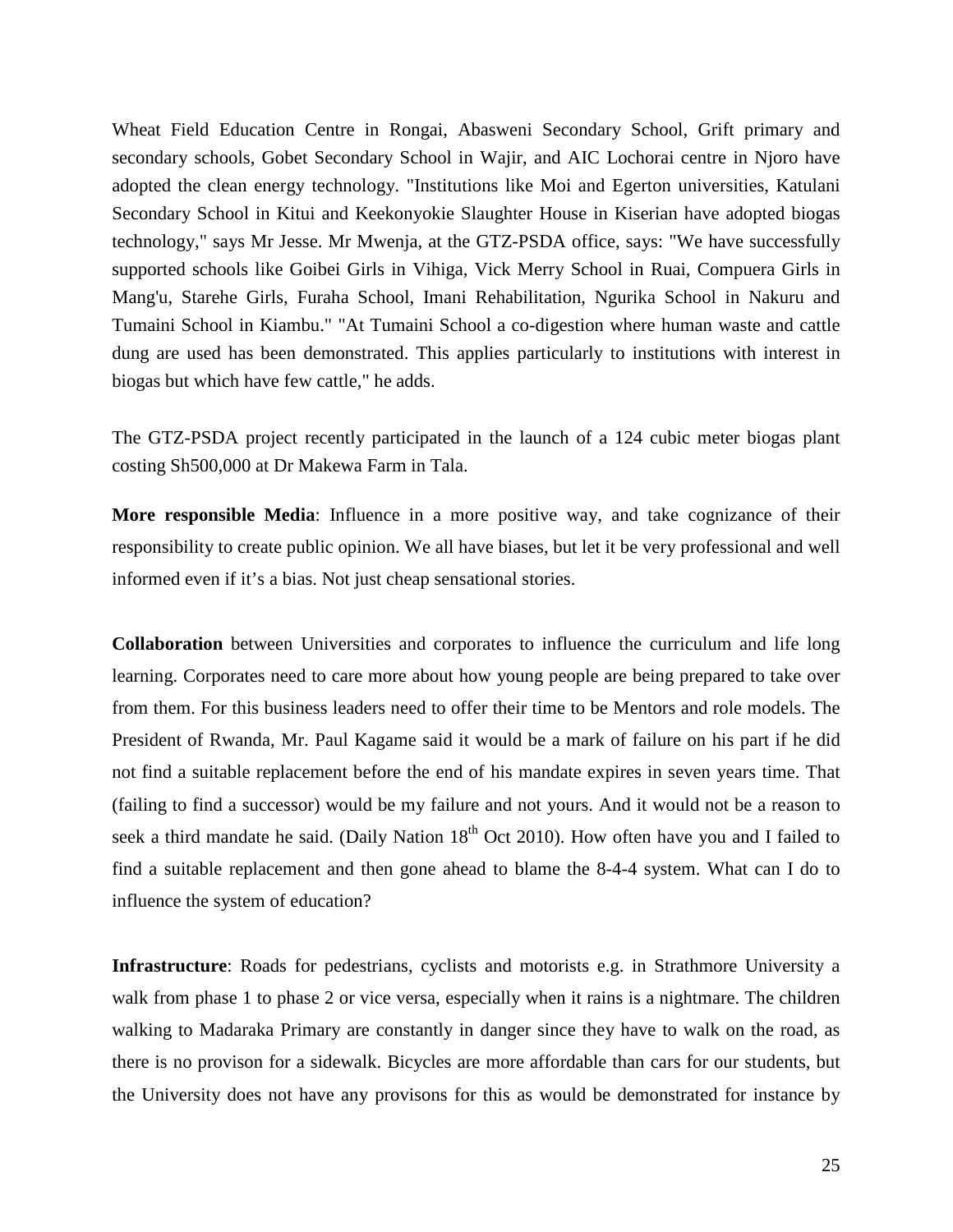introducing some parking racks for bikes on campus. Approximately 20 bikes can fit in the space provided for one car.

Blind spot – **slums and housing**. Neglect of Agriculture and appropriate farming methods. Use of bio-gas as alternative energy source. Use of compost manure and reduction of over dependence on fertilizers, have all contributed to the continuous rural-urban migration. Today we can not ignore the reality of slums and look for ways to care for the people who live there. Communal toilets as a solution and development from flying toilets to tackle the sanitation problems are not enough. We can and should do more to safeguard the dignity of those living in slums.

## **Conclusion**

Dependency theorists see lack of development as being attributable to external forces more than internal causes, with power at the centre exploiting a disadvantaged periphery as described in centre-periphery models. For example, lack of development in developing nations may be seen as occurring as a result of exploitation by developed countries, often in the form of colonialism. These relationships may be seen as being perpetuated by international trade, which may be seen as a form of neo-colonialism (Britton 1982,1989; Nash 1989). Dependency theorists see a dualism between the rich and the poor, the powerful and the powerless, both between and within countries and see development as being best promoted by the favouring of domestic markets, import substitution, protectionism and social reforms.

Again this is a fairly abstract and also rather pessimistic viewpoint. It stresses external relationships over internal problems and it tends to be somewhat vague on policy implications in contrast to modernization which would foster increased external economic links. Dependency theory is more a justification. However in, Chapter three, of her book Aid is not working, Dambesio Moyo argues convincingly that Many reasons have been offered to account for why African countries are not working: in particular geographical, historical, cultural, tribal and institutional. While each of them is convincing in explaining Africa's poor showing, they do not tell the whole story.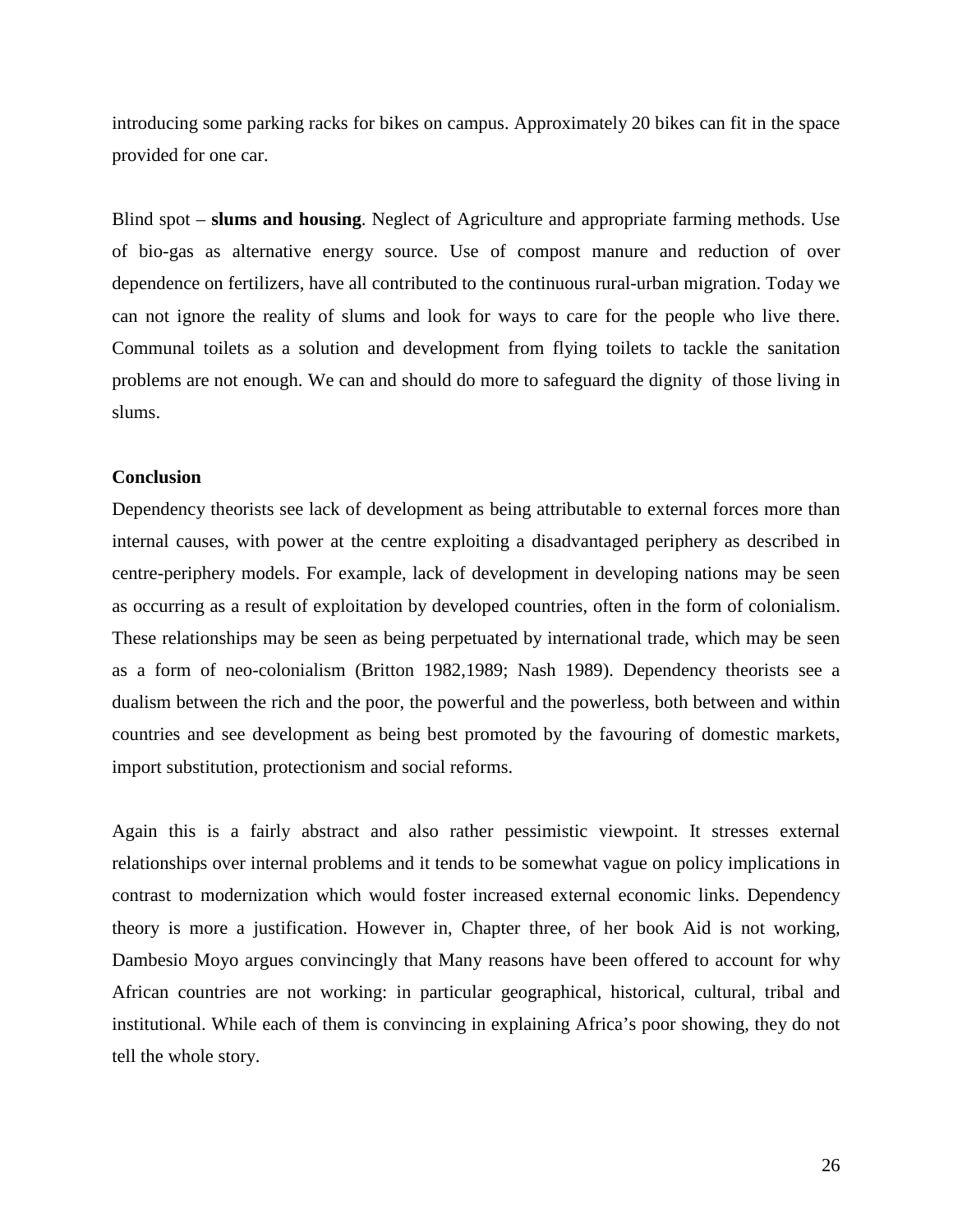Africa's development quandary offers two routes: one in which African's are viewed as children, unable to develop on their own or grow without being shown how or made to: and another which offers a shot at sustainable development – but which requires Africans to be treated as adults. The trouble with the aid-dependent model is, of course, that Africa is fundamentally kept in its perpetual childlike state.

Africa's failure to generate any meaningful or sustainable long run growth must ostensibly, be the confluence of factors: geographical, historical, cultural, tribal and institutional. Indeed it would be naïve to discount any of the above arguments as contributing to Africa's poor growth history. However, it is also fair to say that no factor should condemn Africa to a permanent failure to grow. This is an indictment/measure of inadequacy Africa does not deserve. While each of these factors may be part of the explanation in differing degrees, in different countries, for most part African countries have one thing in common – they all depend on aid.

Activities like agriculture, ecotourism, education in Africa etc can be sustainable but none of them is automatically sustainable. If they are to be sustainable and if they are to contribute to sustainable development, they must be economically viable, environmentally appropriate and socio-culturally **acceptable and meaningful** for the people involved. Africa has a key role in her own development, by identifying the real issues and needs, in order to respond to them with appropriately, with or without foreign aid.

## **Bibliography**

**Gilligan, Carol**. In a Different Voice: Psychological Theory and Women's Development,

Harvard, 1982 and (with a new preface) 1993

**Hoffman, Martin**. Empathy and Moral Development: Implications for Caring and Justice, Cambridge, 2000.

**Pope Benedict XVI**, Charity in Truth2009

**Pope John Paul II**, Sollicitudo Rei Socialis, 1987

**Maathai Wangari**, The Challenge for Africa: A New Vision, Winner of the Nobel Peace Prize, William Heinemann, London, 2009 **Moyo Dambisa**, Dead Aid: Why Aid is not working and why there is a better way for Africa, Barnes & Noble, 2009